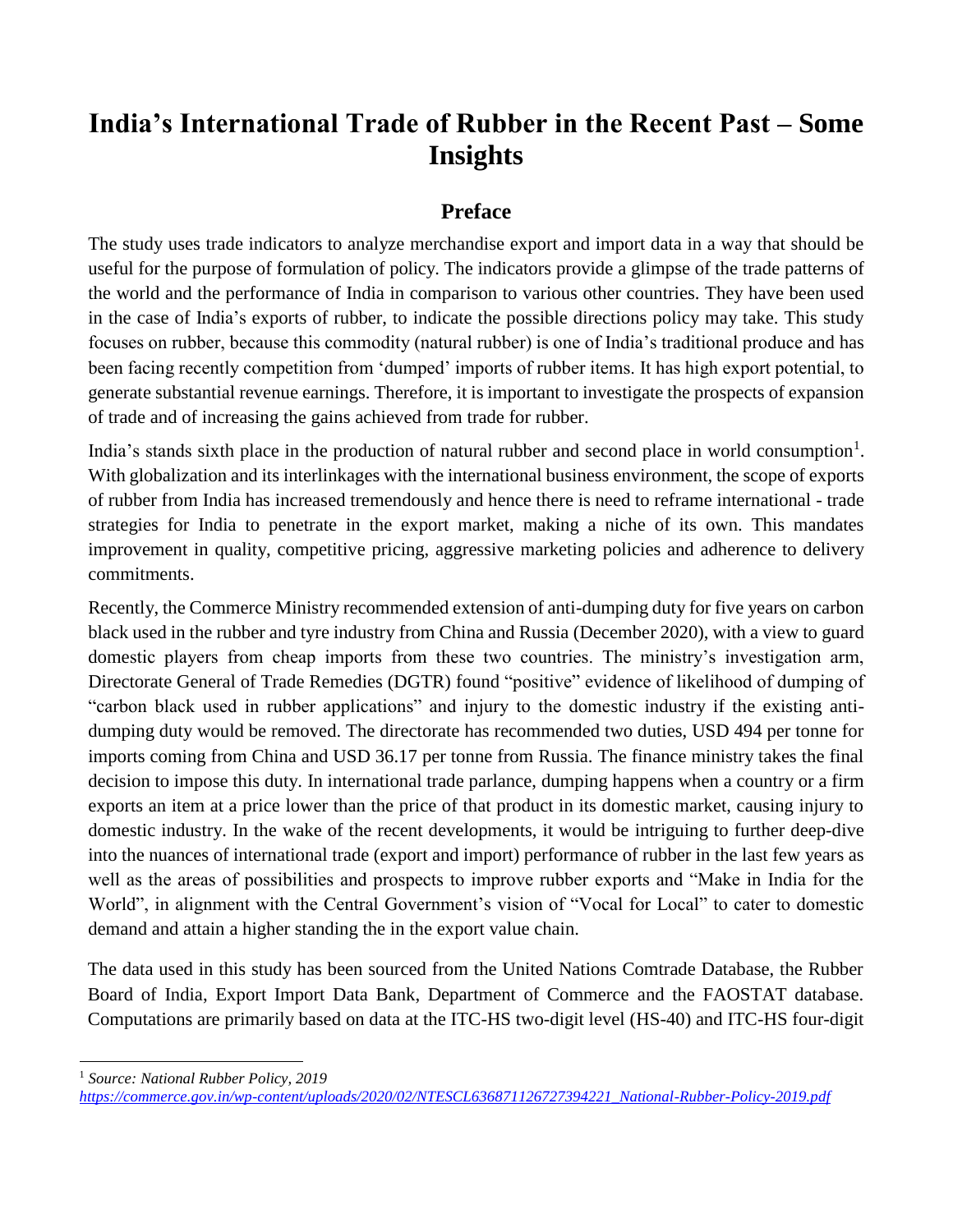level (HS-4001. HS-4002) and the latest finalized data available on the UN Comtrade Database up to year 2019. In several cases, trends from 2015 to 2019 have been shown.

The layout of the study is as follows:

**Section 1**: An introduction of the Commodity Rubber and its Regulatory Authority in India

**Section 2:** An overview of the rubber industry in India

**Section 3**: Socio-Economic Scenario of Rubber Industry/Production in India

**Section 4**: An overview of agricultural production value of natural rubber in India as well as its trends in Area, Production and Consumption.

**Section 5**: International Trends in the imports and exports of the Rubber and Articles thereof (HS-40) worldwide

**Section 6**: Deals with India's Export Intensity of the commodity with respect to various countries. Countries where market-specific policies can be implemented to boost exports are identified and the complete list is presented in Appendix A.

**Section 7:** Analysis using the Revealed Comparative Advantage and the Revealed Comparative Import Inclinations indices.

**Section 8**: Using the Competitiveness Index, this section discusses the dominating patterns of the major exporters of rubber in the international markets as well as Intra-Industry Trade Values between India and major rubber importers.

**Section 9**: Discusses India's export of the commodity to the ASEAN, the BRICS, and the EU.

**Section 10**: Provides relevant data for India's export of rubber and YoY changes, country wise at the ITC-HS 2-digit level.

**Section 11**: Compares and analyses the unit value of Indian exports of the commodity with that of other major exporters.

**Section 12**: Summary.

**Appendix A**: List of countries deserving market-specific export promotion policies.

**Appendix B**: The formulae of the trade indicators used.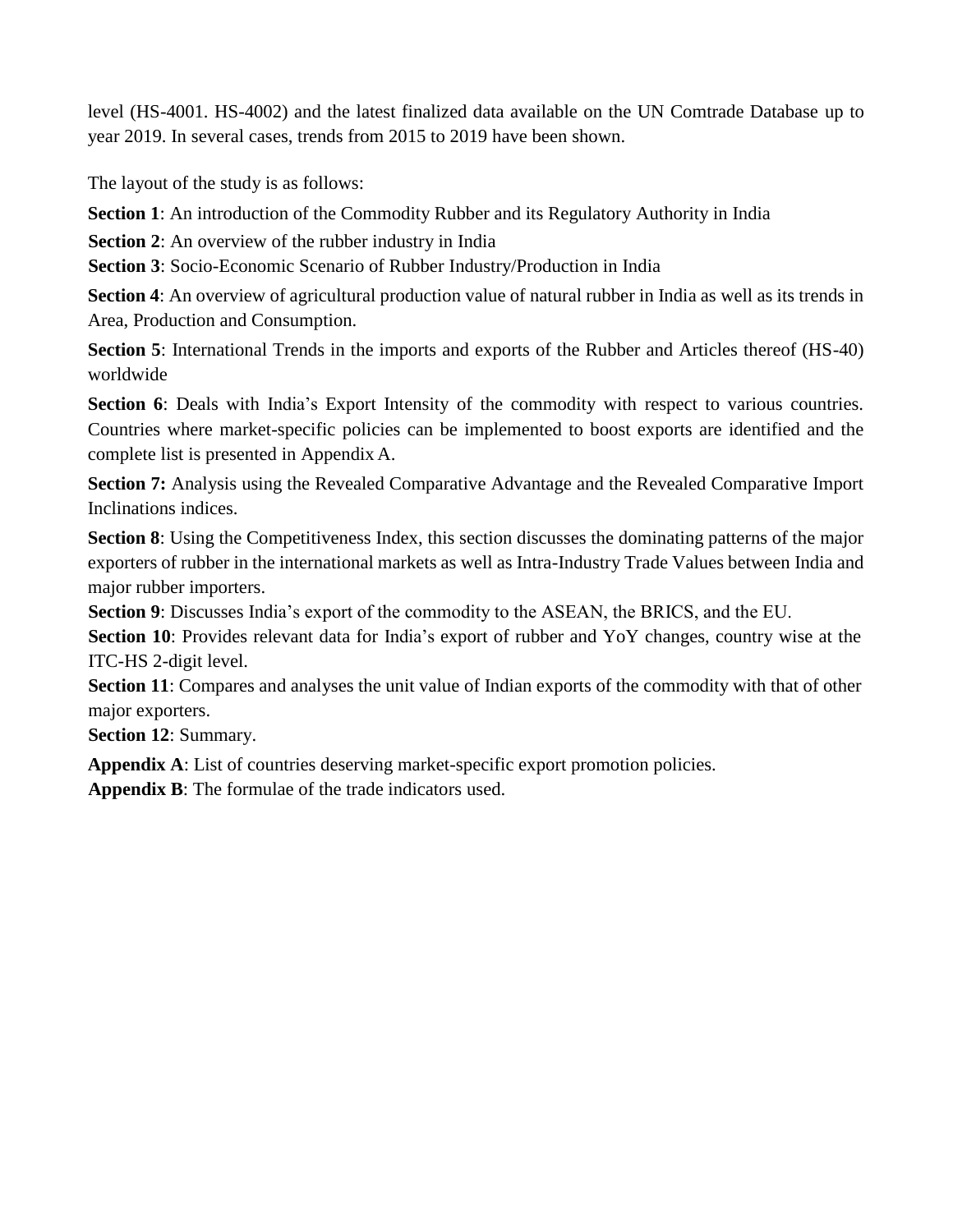### **Section 1: Introduction**

Natural rubber, consists of polymers of the organic compound isoprene with minor impurities of other organic compounds, plus water. Thailand and Indonesia are two of the leading rubber producers. Rubber is mainly harvested mainly in the form of the latex from rubber trees (*Hevea brasiliensis*) which then is refined into rubber ti make it ready for commercial processing. Natural rubber, has a large stretch ratio and high resilience, and is extremely waterproof. Neoprene (also polychloroprene) is a family of synthetic rubbers with good chemical stability and maintains flexibility over a wide temperature range. Neoprene is used in a wide variety of applications, such as laptop sleeves, orthopaedic braces (wrist, knee, etc.), electrical insulation, liquid and sheet-applied elastomeric membranes or flashings, and automotive fan belts.

Natural Rubber is a commercial plantation crop from the tree species, Hevea brasiliens.Natural Rubber is grown in tropical humid climatic conditions. Thailand, Indonesia, Malaysia, Vietnam, China and India are the major NR producers globally. The current world production and consumption of NR is around 12.40 million tonnes and 12.60 million tonnes respectively. The major NR consumers are China, India, USA, Japan, Thailand, Indonesia and Malaysia. Rubber is largely perceived as a strategic industrial raw material and accorded special status globally for defence, national security and industrial development. Major consuming countries keep strategic reserves of NR. Rubber is an internationally traded commodity and price of rubber is influenced *inter alia* by trends in economic growth, production in major producing countries and demand in major consuming countries. Domestic NR prices generally follow the trends in the international market and is therefore, subjected to fluctuations in price.

Rubber Board is a statutory body under the Ministry of Commerce & Industry, Government of India. It was constituted as per the Rubber Act, 1947 and Rubber Rules 1955 for the overall development of the rubber industry in the country. Head Office of the Board is located at Kottayam in the state of Kerala.

### **Section 2: Rubber Industry in India**

In India, there is a well-established rubber production sector and a fast growing rubber products manufacturing and consuming sector. The Rubber Industry value chain begins from NR plantations and ends with a huge range of dry rubber and latex based products. Historically, NR was a regulated commodity with strong tariff protection and domestic market regulations. The key factors which have contributed to the growth of Indian rubber industry are positive intervention of institutional agencies aiming at selfsufficiency and import substitution. Most of the rubber products including tyres require blends of NR and synthetic rubber (SR). Consumption of SR in India in rubber products manufacturing sector increased from 411,830 tonne in 2010-11 to 633,975 tonne in 2017-18. Styrene Butadiene Rubber and Poly Butadiene Rubber accounted for 63% and 34% of SR production in the country. Import of SR amounted to 338,189 tonne in 2017-18. Consumption of SR in India is projected to reach 1.2 million tonne by 2025.

The National Rubber Policy (NRP), 2019 envisages a well-developed value-chain of environmentally sustainable and globally competitive rubber industry, comprising natural and other forms of rubber and products thereof and ancillary sectors, capable of supplying materials and products of international standards to domestic and world markets, with focus on welfare of the entire stakeholder community and national economic progress.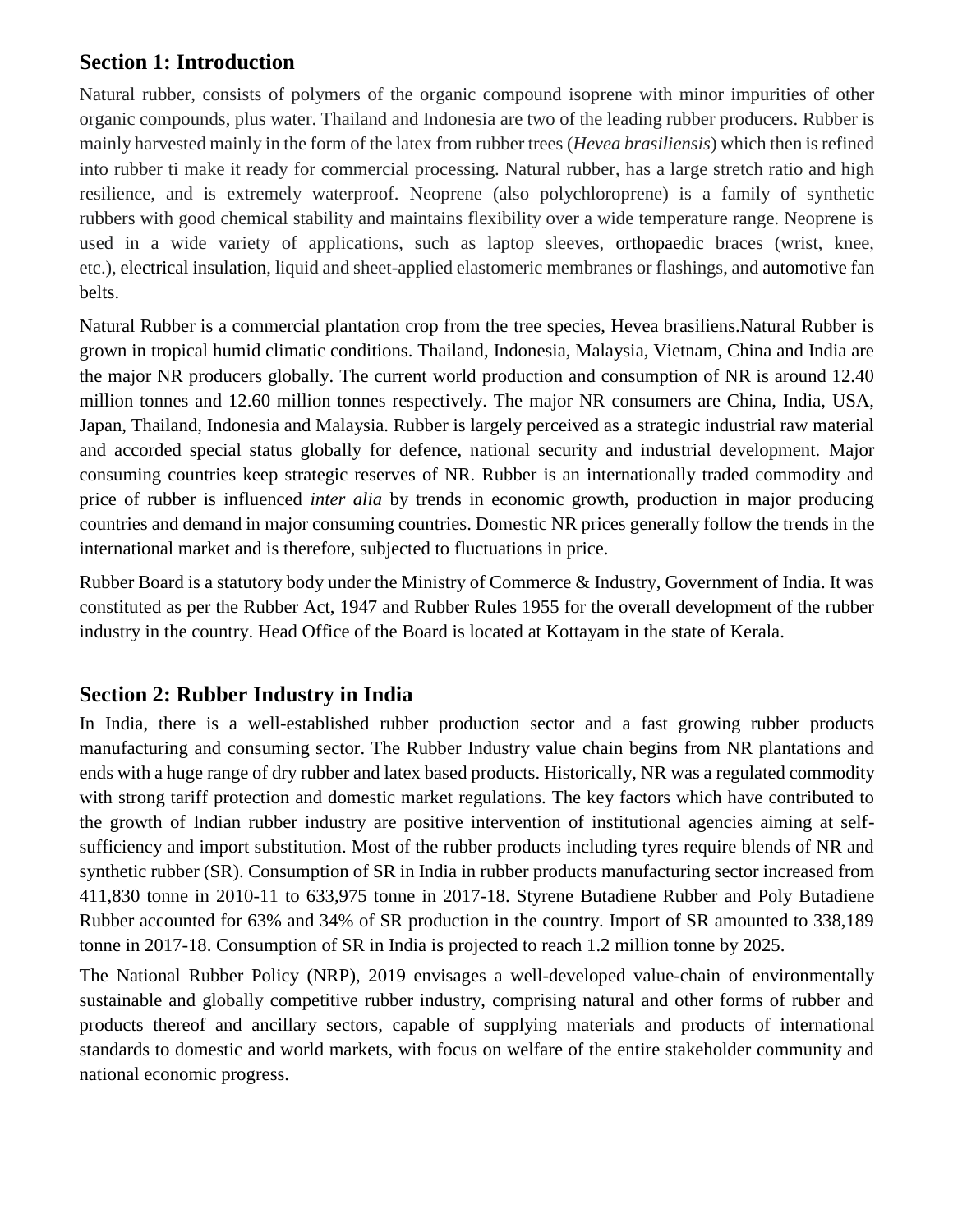### **Section 3: Socio-Economic Scenario**

Globally and locally NR is largely grown by small landholders and 91% of rubber planted area and 92% of production is in smallholding sector (below 10 hectares). There are around 1.3 million rubber growers and 0.6 million workers in rubber plantation sector in India. Average size of holding is the lowest in India among the major NR producing countries at 0.57 hectares (ha). Most of the growers in the non-traditional rubber growing regions are from tribal and other resource poor communities.

In this report, we will see various analyses and aspects of India's export trade of Rubber. However, before that, we need to understand the classification of data structures available for international comparison and analysis. According to the ITC HS system, the code 40 is assigned to indicate the trade of "Rubber and articles thereof" in India. We work with the ITC-HS two-digit level (HS-40) and ITC-HS four-digit level (HS-4001. HS-4002) codes and the latest finalized data available on the UN Comtrade Database up to year 2019. 4-digit classification codes used in our analysis are HS-4001 that indicates "Natural rubber and gums, in primary form, plates, etc" and HS-4002 that stands for "Synthetic rubber", enabling global comparisons. [Table1](#page-3-0) outlines the relevant categories along with their description. Henceforth, we will use both the 2-digit and 4-digit codes for our analysis, as appropriate.

<span id="page-3-0"></span>

| <b>ITC HS Code</b> | <b>Name/Description</b>                                |
|--------------------|--------------------------------------------------------|
| 40                 | Rubber and articles thereof                            |
| 4001               | Natural rubber and gums, in primary form, plates, etc  |
| 4002               | Synthetic rubber                                       |
| 4003               | Reclaimed rubber in primary forms or in sheets         |
| 4004               | Rubber waste, parings and scrap (except hard rubber)   |
| 4005               | Compounded unvulcanised rubber, in primary forms       |
| 4006               | Unvulcanised rubber as rods, tubes, discs, rings, etc. |
| 4007               | Vulcanised rubber thread and cord                      |
| 4008               | Rubber plate, sheet, strip, rod etc, except hard       |
| 4009               | Rubber tube, pipe, hose, except hard rubber            |
| 4010               | Conveyor and similar belts or belting of rubber        |
| 4011               | New pneumatic tyres, of rubber                         |
| 4012               | Tyres nes, retreaded, used pneumatic, solid, cushioned |
| 4013               | Inner tubes of rubber                                  |
| 4014               | Hygienic or pharmaceutical articles of rubber          |
| 4015               | Rubber clothing and accessories, except hard rubber    |
| 4016               | Articles of vulcanised rubber except hard rubber, nes  |
| 4017               | Hard rubber (eg ebonite) in all forms, articles, scrap |

### *Table 1: ITCHS Classification of Rubber*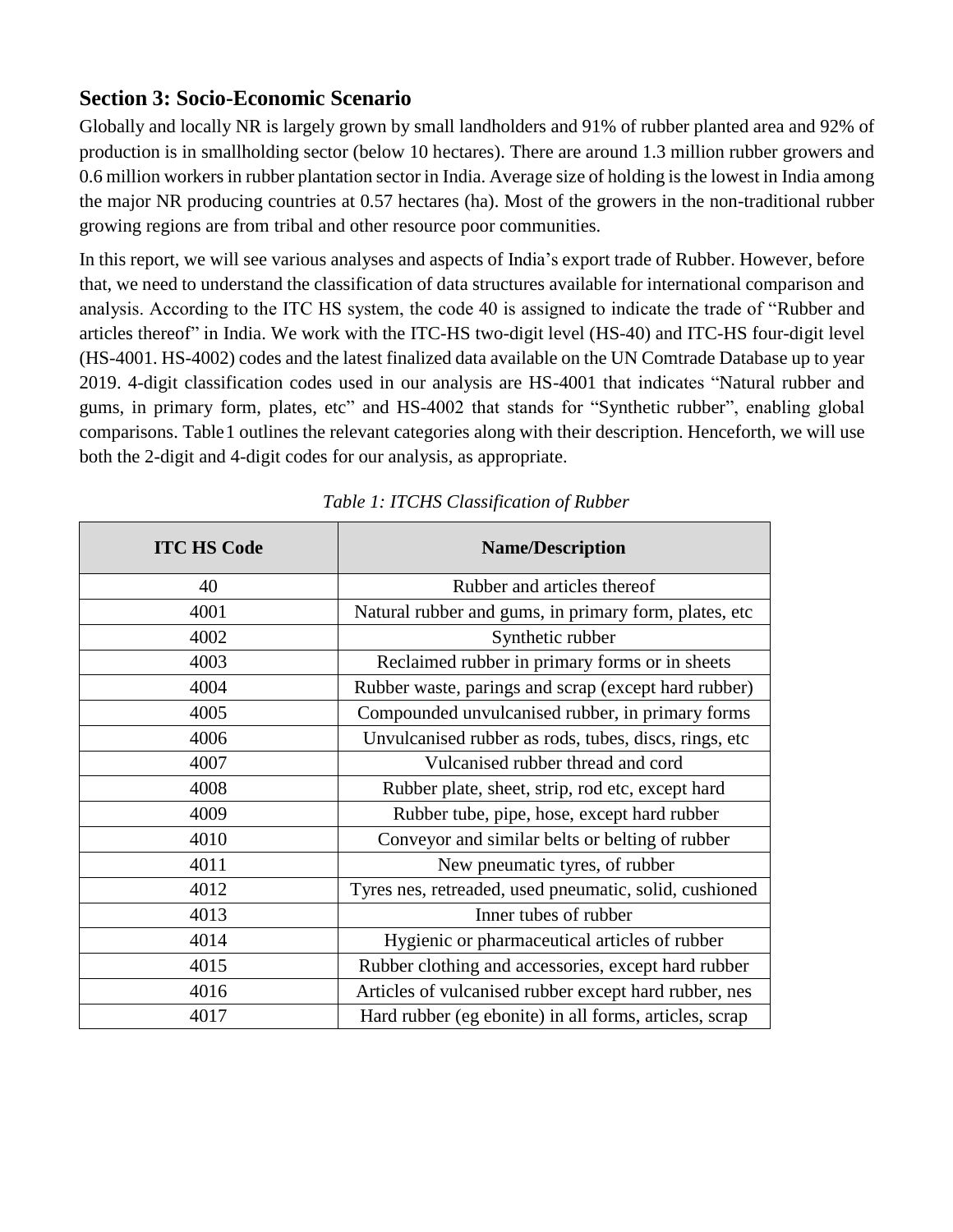### **Section 4: Trends in Production and Consumption of Rubber**

India is currently the sixth largest producer of NR in the world with one of the highest productivity (694,000 tonnes in 2017-18). The production capacity in India is around 900,000 tonnes, of which around 75% is tapped. Out of the total area under rubber in India of around 8 822,000 ha, 614500 ha is a mature yielding crop. Traditional rubber-growing states comprising Kerala and Tamil Nadu account for 81% of production. Major non-traditional rubber growing regions are the North Eastern states of Tripura, Assam and Meghalaya, Odisha, Karnataka, Maharashtra and West Bengal. Sheet rubber is the most preferred form of processing accounting for around 70% of processed rubber. Block rubber and latex comprise17% and 12% respectively of rubber production in the country. India is the 2nd largest consumer of NR globally with current consumption of around 1.1 million tonnes. Sheet rubber, block rubber and latex account for 47%, 43% and 8% respectively in NR consumption. Around 40% of the total NR consumption in India is at present met from import of rubber. 68% of NR consumption in India is in the automotive tyre sector.

[Table 2 s](#page-4-0)hows the largest producers of natural rubber (valued at current million US\$) in the world for the years 2015 to 2019 wherein Thailand, China, Indonesia, Vietnam, India and Malaysia are ranked in descending order of magnitude.

|                               |         |         | $- - -$ , $- - -$ |         |         | Grand        |
|-------------------------------|---------|---------|-------------------|---------|---------|--------------|
| <b>Country</b>                | 2014    | 2015    | 2016              | 2017    | 2018    | <b>Total</b> |
| Thailand                      | 7581.89 | 5759.98 | 6263.87           | 7564.16 | 6014.33 | 33184.22     |
| China                         | 3413.17 | 3326.24 | 3222.84           | 3087.75 |         | 13050.00     |
| Indonesia                     | 1960.71 | 1584.75 | 1584.45           | 1995.03 | 1757.88 | 8882.82      |
| Viet Nam                      | 1565.63 | 1269.67 | 1073.00           | 1377.22 | 1103.97 | 6389.49      |
| India                         | 1191.94 | 1215.17 | 1221.18           | 1334.79 | 1283.70 | 6246.80      |
| Malaysia                      | 1129.99 | 964.99  | 922.93            | 1211.14 | 1053.40 | 5282.44      |
| Côte d'Ivoire                 | 630.55  | 693.38  | 914.81            | 1168.30 | 966.82  | 4373.87      |
| Philippines                   | 269.13  | 177.70  | 170.50            | 235.61  | 190.78  | 1043.71      |
| Sri Lanka                     | 250.36  | 148.60  | 115.13            | 137.07  | 116.99  | 768.15       |
| Cameroon                      | 136.35  | 100.33  | 100.49            | 104.08  | 116.57  | 557.82       |
| <b>Brazil</b>                 | 142.80  | 71.28   | 79.32             | 82.43   | 64.61   | 440.45       |
| Mexico                        | 79.04   | 51.02   | 36.74             | 50.06   | 46.07   | 262.93       |
| Nigeria                       | 93.11   | 63.03   | 39.18             | 28.97   | 30.57   | 254.86       |
| Ghana                         | 34.57   | 24.54   | 24.89             | 22.32   | 23.43   | 129.74       |
| <b>Bolivia</b> (Plurinational |         |         |                   |         |         |              |
| State of)                     | 16.78   | 17.56   | 19.82             | 21.74   | 22.25   | 98.15        |
| Ecuador                       | 15.74   | 15.28   | 15.73             | 15.81   | 16.42   | 78.99        |
| Cambodia                      | 9.34    | 9.16    | 9.21              | 9.41    | 9.60    | 46.71        |
| Guinea                        | 5.97    | 5.80    | 4.58              | 5.13    | 5.58    | 27.06        |
| Bangladesh                    | 2.45    | 2.73    | 3.04              | 3.13    | 3.15    | 14.50        |
| Congo                         | 0.63    | 0.48    | 0.52              | 0.45    | 0.71    | 2.79         |
| Dominican Republic            | 0.05    | 0.06    | 0.06              | 0.05    | 0.05    | 0.26         |

<span id="page-4-0"></span>*Table 2: Countries with largest value of agricultural production (current million US\$) of rubber, natural in USD from 2014-2018*

*Source: Computed from FAOSTAT database*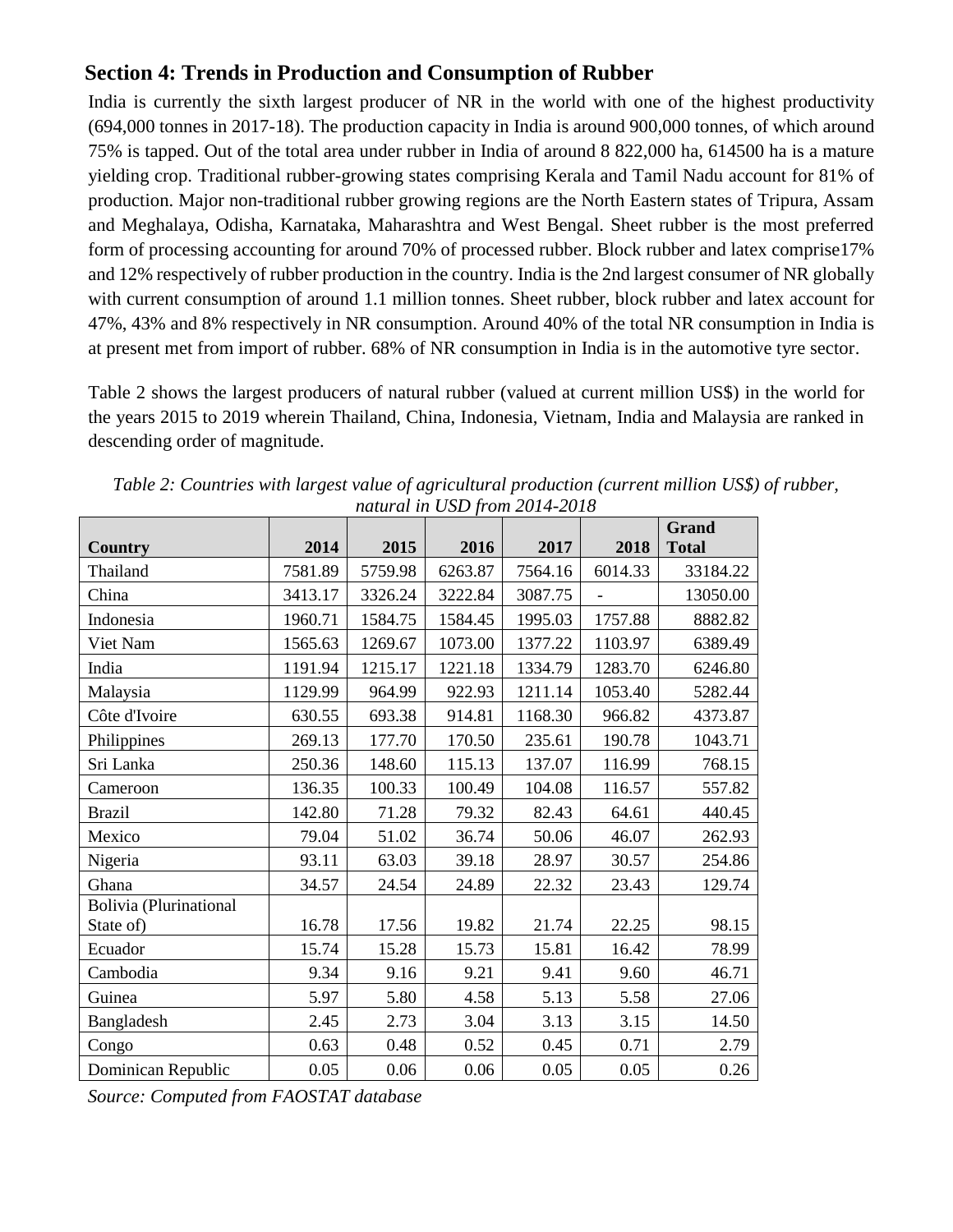*Table 3: Annual Trends in Area, Production, Consumption, Import, Export and Average Prices of Natural Rubber in India*

| Year<br>(April to<br>March) | Rubber<br>area<br>(ha) | Tappable<br>Rubber<br>area<br>(ha) | Production<br>(tonne) | Average<br>yield<br>(kg/ha) | Consumption<br>(tonne) | Import<br>(tonne) | Export<br>(tonne) | Average<br>price of<br>RSS-4 at<br>Kottayam<br>(Rs/100kg) |
|-----------------------------|------------------------|------------------------------------|-----------------------|-----------------------------|------------------------|-------------------|-------------------|-----------------------------------------------------------|
| 2005-06                     | 597,610                | 447,015                            | 802,625               | 1,796                       | 801,110                | 45,285            | 73,830            | 6,699                                                     |
| 2006-07                     | 615,200                | 454,020                            | 852,895               | 1,879                       | 820,305                | 89,799            | 56,545            | 9,204                                                     |
| 2007-08                     | 635,400                | 458,830                            | 825,345               | 1,799                       | 861,455                | 86,394            | 60,353            | 9,085                                                     |
| 2008-09                     | 661,980                | 463,130                            | 864,500               | 1,867                       | 871,720                | 77,762            | 46,926            | 10,112                                                    |
| 2009-10                     | 686,515                | 468,480                            | 831,400               | 1,775                       | 930,565                | 177,130           | 25,090            | 11,498                                                    |
| 2010-11                     | 711,560                | 477,230                            | 861,950               | 1,806                       | 947,715                | 190,692           | 29,851            | 19,003                                                    |
| 2011-12                     | 734,780                | 490,970                            | 903,700               | 1,841                       | 964,415                | 214,433           | 27,145            | 20,805                                                    |
| 2012-13                     | 757,520                | 504,040                            | 913,700               | 1,813                       | 972,705                | 262,753           | 30,594            | 17,682                                                    |
| 2013-14                     | 778,400                | 518,100                            | 774,000               | 1,629                       | 981,520                | 360,263           | 5,398             | 16,602                                                    |
| 2014-15                     | 795,135                | 533,675                            | 645,000               | 1,443                       | 1,020,910              | 442,130           | 1,002             | 13,257                                                    |
| 2015-16                     | 810,800                | 558,900                            | 562,000               | 1,437                       | 994,415                | 458,374           | 865               | 11,306                                                    |
| 2016-17                     | 818,000                | 584,600                            | 691,000               | 1,553                       | 1,044,075              | 426,188           | 20,920            | 13,549                                                    |
| 2017-18                     | 820,900                | 612,000                            | 694,000               | 1,458                       | 1,112,210              | 469,760           | 5,072             | 12,980                                                    |
| 2018-19                     | 822,000                | 637,900                            | 651,000               | 1,453                       | 1,211,940              | 582,351           | 4,551             | 12,595                                                    |
| 2019-20p                    | 822,300                | 663,700                            | 712,000               | 1,459                       | 1,134,120              | 457223            | 12,872            | 13,522                                                    |

P: provisional

*Source: Rubber Board, India*

*Table 4: Monthly Trends in Production, Consumption, Import, Export and Average Prices of Natural Rubber in India*

|            | Production<br>(tonne) |            |             | Import<br>Consumption (tonne)<br>(tonne) |         | Export<br>(tonne) |         | Average price of<br>$RSS - 4$ at<br>Kottayam<br>(Rs/100 kg) |         |         |
|------------|-----------------------|------------|-------------|------------------------------------------|---------|-------------------|---------|-------------------------------------------------------------|---------|---------|
|            | 2017-18               | $2018-19p$ | 2017-<br>18 | 2018-19p                                 | 2017-18 | $2018 - 19p$      | 2017-18 | 2018-19p                                                    | 2017-18 | 2018-19 |
| April      | 48000                 | 40000      | 89000       | 98500                                    | 24289   | 38055             | 2240    | 329                                                         | 14339   | 12012   |
| May        | 50000                 | 42000      | 88700       | 103000                                   | 37256   | 47393             | 1247    | 24                                                          | 13073   | 12419   |
| June       | 45000                 | 44000      | 86680       | 102550                                   | 33437   | 43910             | 134     | 178                                                         | 12238   | 12646   |
| July       | 58000                 | 46000      | 89500       | 105490                                   | 35560   | 39627             | 301     | 202                                                         | 13300   | 12919   |
| Aug        | 58000                 | 40000      | 88400       | 101500                                   | 44787   | 59588             | 262     | 417                                                         | 13063   | 13267   |
| Sep        | 61000                 | 65000      | 86680       | 103000                                   | 49844   | 70887             | 24      | 694                                                         | 13424   | 13048   |
| Oct        | 62000                 | 67000      | 89000       | 102560                                   | 38048   | 71142             | 479     | 202                                                         | 13060   | 12780   |
| <b>Nov</b> | 64000                 | 65000      | 96500       | 99860                                    | 33964   | 51576             | 284     | 1157                                                        | 12587   | 12156   |
| Dec        | 78000                 | 81000      | 99600       | 105480                                   | 36136   | 42618             | 20      | 517                                                         | 13082   | 12196   |
| Jan        | 73000                 | 78000      | 99350       | 98000                                    | 42018   | 43481             | 29      | 8                                                           | 12746   | 12466   |
| Feb        | 52000                 | 50000      | 95800       | 92000                                    | 45722   | 36883             | 33      | 218                                                         | 12413   | 12433   |
| Mar        | 45000                 | 33000      | 103000      | 100000                                   | 48699   | 37191             | 19      | 605                                                         | 12438   | 12802   |
| Year       | 694000                | 651000     | 1112210     | 1211940                                  | 469760  | 582351            | 5072    | 4551                                                        | 12980   | 12595   |

*Source: Rubber Board, India*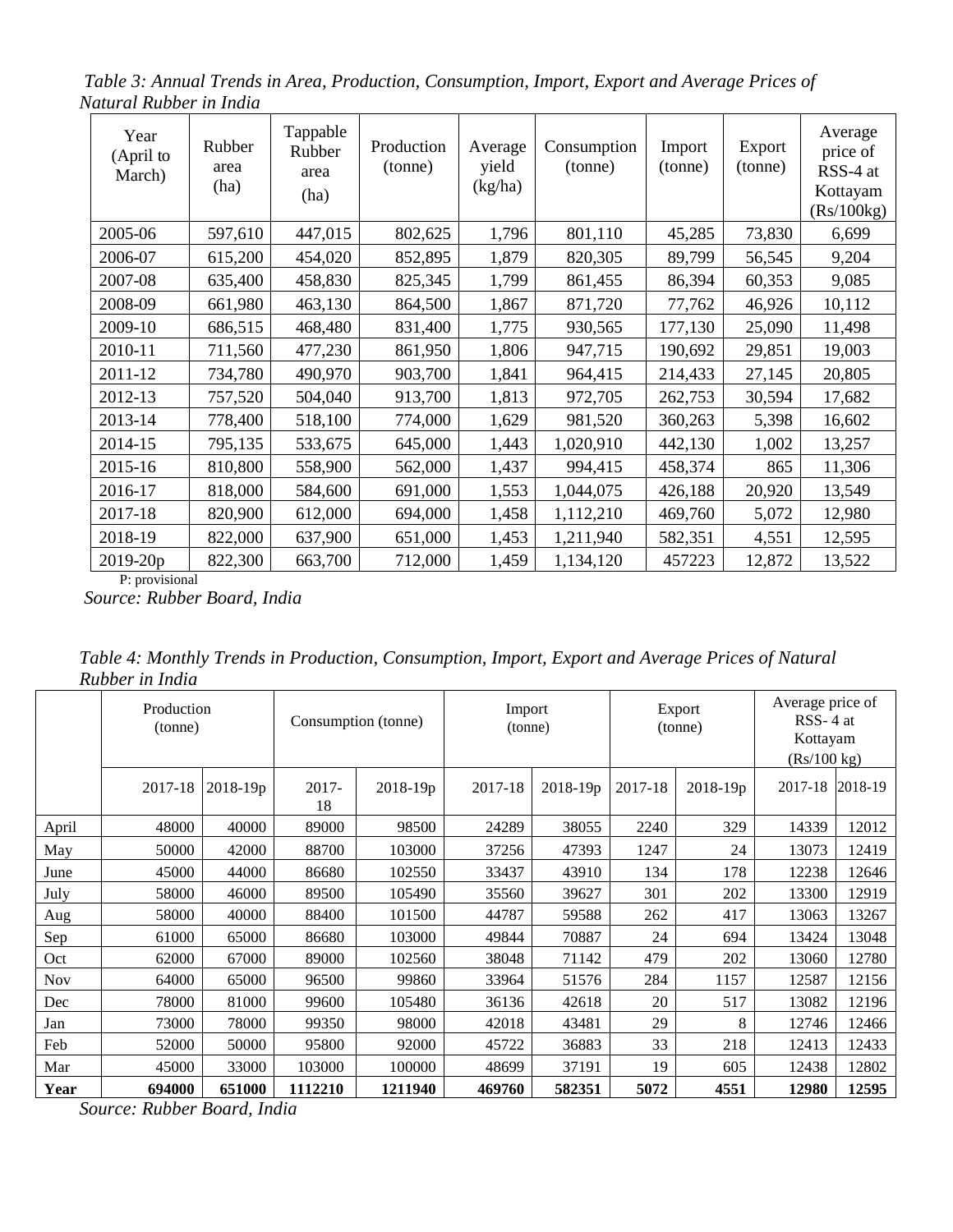### **Section 5: Trends in International Trade i.e. Exports and Imports of Rubber**

A glimpse of the top twenty exporters of rubber (ITCHS 40) in the world is given in 5 below.

| <b>Country</b>      | 2015      | 2016      | 2017      | 2018      | 2019      |
|---------------------|-----------|-----------|-----------|-----------|-----------|
| China               | 20347.64  | 18728.64  | 20654.47  | 22276.12  | 22160.54  |
| Germany             | 15293.01  | 15475.76  | 17116.68  | 17983.89  | 16612.35  |
| Thailand            | 12450.53  | 12237.13  | 16279.82  | 15626.45  | 15381.61  |
| <b>USA</b>          | 13663.65  | 12595.90  | 13438.22  | 13977.98  | 13206.99  |
| Japan               | 10286.78  | 9802.26   | 10297.52  | 10630.24  | 10343.24  |
| Rep. of Korea       | 6842.04   | 6880.27   | 7768.22   | 7932.51   | 7285.27   |
| Malaysia            | 6237.04   | 5760.53   | 7235.60   | 7486.19   | 7105.58   |
| France              | 6461.35   | 6007.20   | 6495.69   | 6736.75   | 6367.88   |
| Indonesia           | 5913.51   | 5663.36   | 7743.06   | 6381.28   | 6025.63   |
| Poland              | 4466.97   | 4559.77   | 5228.58   | 5827.49   | 5254.82   |
| Italy               | 4566.59   | 4588.99   | 5094.58   | 5441.95   | 5076.30   |
| Belgium             | 4289.45   | 4414.89   | 4693.33   | 5084.46   | 4733.06   |
| Netherlands         | 3977.36   | 4080.52   | 4328.68   | 4532.81   | 4379.59   |
| Spain               | 3683.52   | 3693.91   | 3991.23   | 4454.92   | 4176.45   |
| Czechia             | 3546.16   | 3550.86   | 3905.27   | 4155.30   | 3895.23   |
| Viet Nam            | 2539.57   | 2845.96   | 3817.12   | 3842.29   | 4263.33   |
| Canada              | 3282.66   | 3163.27   | 3168.37   | 3295.31   | 3287.14   |
| Russian             |           |           |           |           |           |
| Federation          | 2493.21   | 2818.93   | 3530.42   | 3162.37   | 3034.64   |
| Mexico              | 2570.34   | 2505.76   | 2831.53   | 3150.89   | 3273.01   |
| India               | 2361.58   | 2407.85   | 2845.32   | 3160.16   | 3227.11   |
| Others              | 31711.39  | 30987.21  | 35614.93  | 36168.70  | 35190.50  |
| <b>Total Export</b> |           |           |           |           |           |
| <b>Value</b>        | 166984.33 | 162768.97 | 186078.62 | 191308.07 | 184280.25 |

*Table 5: Exports of Rubber (ITCHS 40) in million US dollars*

*Source: Computed from UN Comtrade database*

NR is not a traditional export-oriented commodity, more so because of the deficit in production. Export of NR happens to adjust temporary demand-supply imbalances in the NR domestic market. There is a huge export potential for rubber products in the country, which if promoted, shall indirectly increase the demand for domestic NR as also the export earnings.

Tables 5 and 6 show the top twenty exporters of rubber and their percentage shares. China, Germany, Thailand, USA, Japan and Rep. of Korea are the top six exporters of rubber from 2015 to 2019. Together, these six countries cover around 46 per cent of exports. India is among the top 20 rubber exporters accounting for 1.75 per cent of the global exports.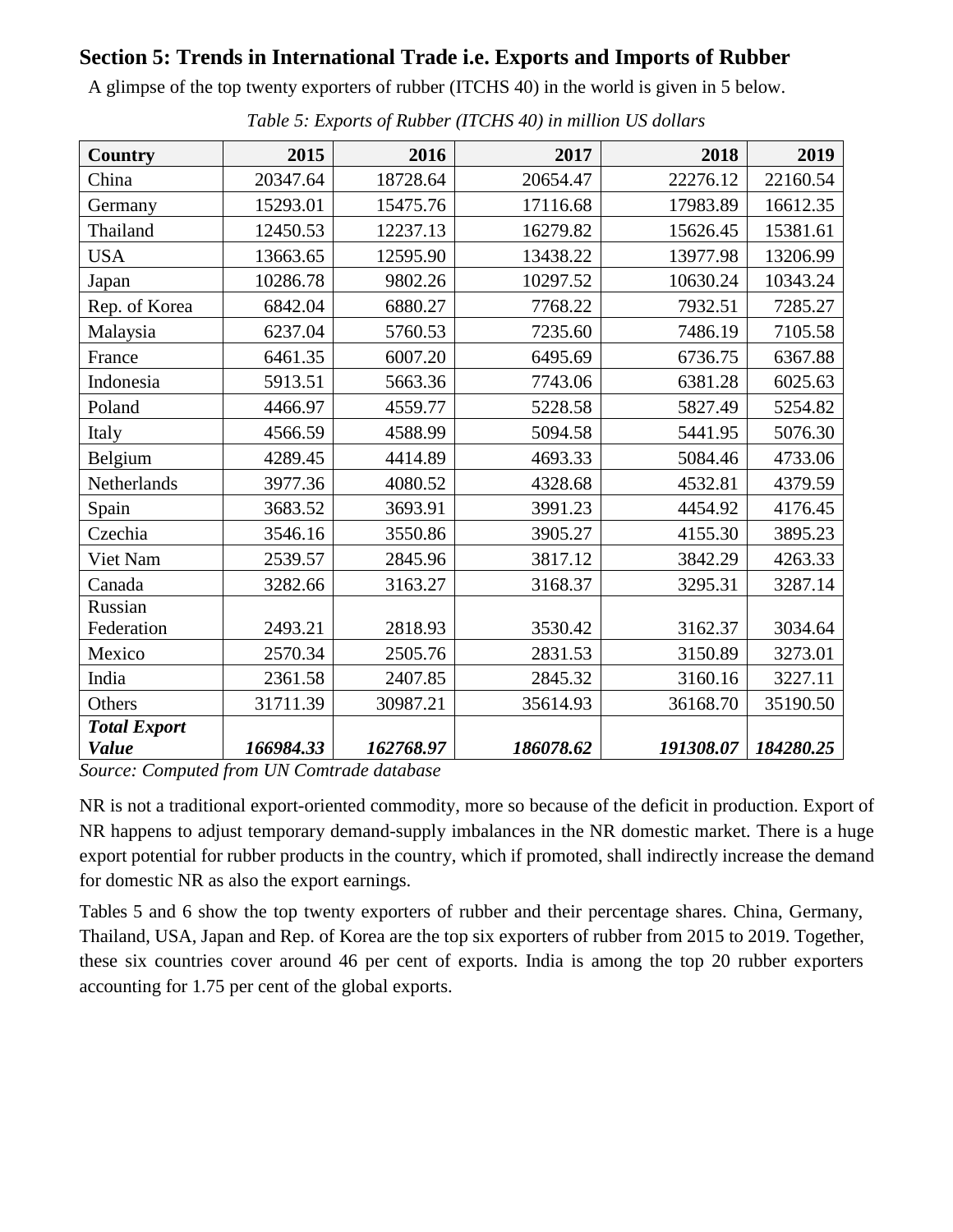| <b>Country</b>            | 2015    | 2016    | 2017    | 2018    | 2019    |
|---------------------------|---------|---------|---------|---------|---------|
| China                     | 12.19%  | 11.51%  | 11.10%  | 11.64%  | 12.03%  |
| Germany                   | 9.16%   | 9.51%   | 9.20%   | 9.40%   | 9.01%   |
| Thailand                  | 7.46%   | 7.52%   | 8.75%   | 8.17%   | 8.35%   |
| <b>USA</b>                | 8.18%   | 7.74%   | 7.22%   | 7.31%   | 7.17%   |
| Japan                     | 6.16%   | 6.02%   | 5.53%   | 5.56%   | 5.61%   |
| Rep. of Korea             | 4.10%   | 4.23%   | 4.17%   | 4.15%   | 3.95%   |
| Malaysia                  | 3.74%   | 3.54%   | 3.89%   | 3.91%   | 3.86%   |
| France                    | 3.87%   | 3.69%   | 3.49%   | 3.52%   | 3.46%   |
| Indonesia                 | 3.54%   | 3.48%   | 4.16%   | 3.34%   | 3.27%   |
| Poland                    | 2.68%   | 2.80%   | 2.81%   | 3.05%   | 2.85%   |
| Italy                     | 2.73%   | 2.82%   | 2.74%   | 2.84%   | 2.75%   |
| Belgium                   | 2.57%   | 2.71%   | 2.52%   | 2.66%   | 2.57%   |
| Netherlands               | 2.38%   | 2.51%   | 2.33%   | 2.37%   | 2.38%   |
| Spain                     | 2.21%   | 2.27%   | 2.14%   | 2.33%   | 2.27%   |
| Czechia                   | 2.12%   | 2.18%   | 2.10%   | 2.17%   | 2.11%   |
| Viet Nam                  | 1.52%   | 1.75%   | 2.05%   | 2.01%   | 2.31%   |
| Canada                    | 1.97%   | 1.94%   | 1.70%   | 1.72%   | 1.78%   |
| <b>Russian Federation</b> | 1.49%   | 1.73%   | 1.90%   | 1.65%   | 1.65%   |
| Mexico                    | 1.54%   | 1.54%   | 1.52%   | 1.65%   | 1.78%   |
| India                     | 1.41%   | 1.48%   | 1.53%   | 1.65%   | 1.75%   |
| Others                    | 18.99%  | 19.04%  | 19.14%  | 18.91%  | 19.10%  |
| <b>Total Export Value</b> | 100.00% | 100.00% | 100.00% | 100.00% | 100.00% |

*Table 6: Shares of countries in world exports of Rubber (ITCHS 40)*

We compute similar tables for the top importers of the commodity in the world. Tables 7 and 8 below show the total import values of rubber by the top twenty countries and their percentage shares respectively. The top five importers in the list consist of USA, China, Germany, France and Mexico.

| <b>Country</b> | 2015     | 2016     | 2017     | 2018     | 2019     |
|----------------|----------|----------|----------|----------|----------|
| <b>USA</b>     | 27913.49 | 26164.16 | 27903.32 | 29954.12 | 30083.55 |
| China          | 14152.93 | 13713.87 | 18754.07 | 16908.81 | 15370.91 |
| Germany        | 14524.82 | 14849.93 | 16033.38 | 16968.37 | 15279.55 |
| France         | 6644.31  | 6383.01  | 7088.91  | 7629.95  | 7074.78  |
| Mexico         | 6564.38  | 6108.82  | 6862.63  | 7021.01  | 6850.07  |
| Canada         | 6171.06  | 5784.38  | 6242.50  | 6466.42  | 6302.33  |
| United Kingdom | 5245.78  | 4899.15  | 5444.31  | 5743.42  | 5281.49  |
| Italy          | 4550.09  | 4542.66  | 5011.26  | 5293.06  | 4997.50  |
| Belgium        | 4064.83  | 4273.29  | 4677.09  | 4960.70  | 4465.34  |
| Japan          | 4246.02  | 3992.36  | 4668.24  | 4626.76  | 4656.29  |
| Netherlands    | 4042.51  | 4060.26  | 4478.39  | 4794.98  | 4656.56  |

*Table 7: Imports of Rubber (ITCHS 40) in million US dollars*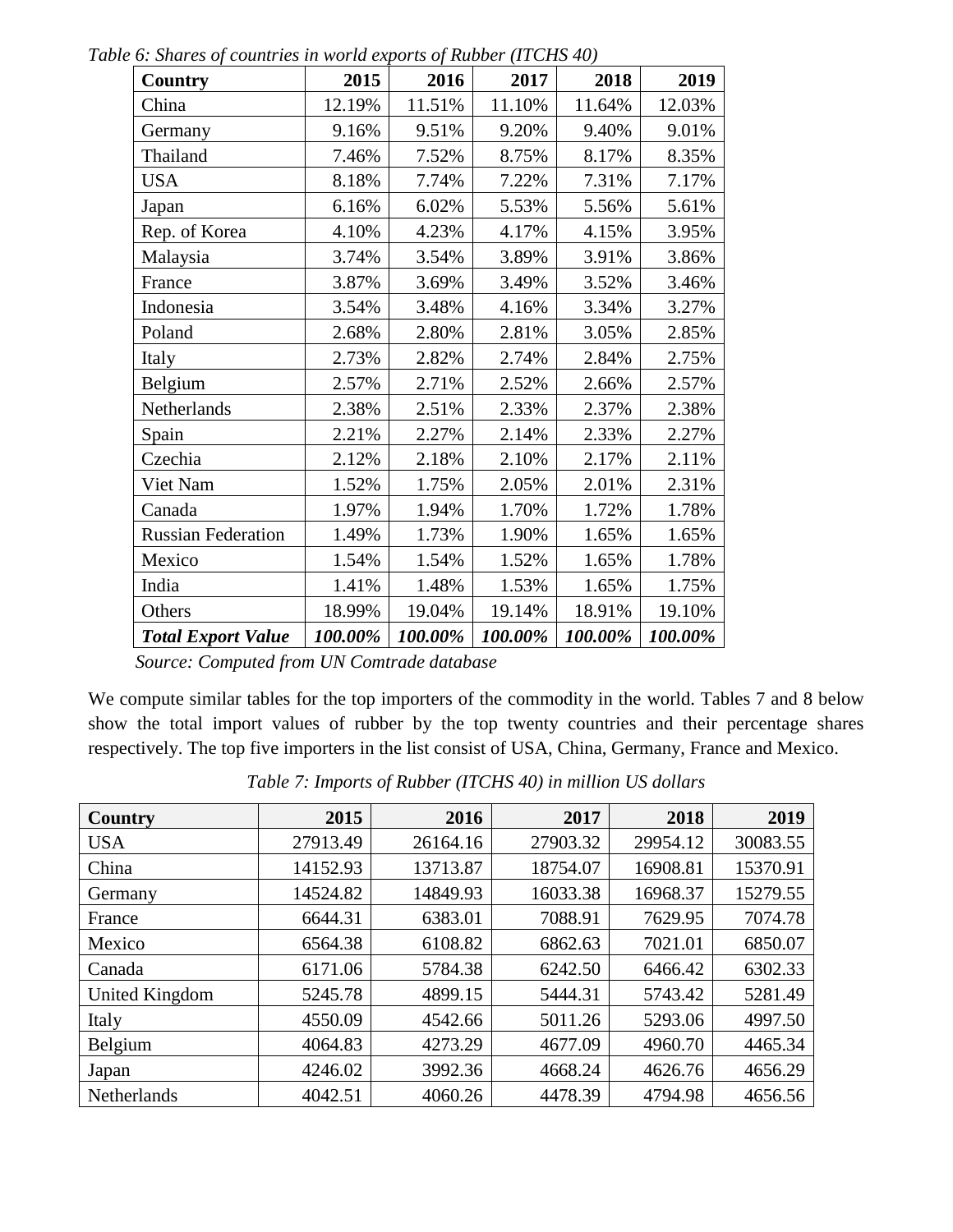| Spain                     | 3829.55   | 3769.19   | 4200.73   | 4336.72   | 4045.42   |
|---------------------------|-----------|-----------|-----------|-----------|-----------|
| Poland                    | 3211.46   | 3306.17   | 3811.95   | 4281.96   | 3918.14   |
| <b>Russian Federation</b> | 2704.81   | 3210.19   | 4179.66   | 3874.28   | 3999.27   |
| Malaysia                  | 3096.39   | 2880.90   | 3882.10   | 3708.35   | 3601.97   |
| India                     | 2918.65   | 2888.21   | 3252.79   | 3772.86   | 3260.97   |
| Australia                 | 2798.83   | 2718.46   | 3097.57   | 3345.12   | 3291.08   |
| <b>Brazil</b>             | 2975.24   | 2475.58   | 3060.47   | 3062.56   | 2970.39   |
| Turkey                    | 2525.20   | 2560.93   | 2951.17   | 2803.17   | 2601.50   |
| Czechia                   | 2389.96   | 2415.97   | 2791.40   | 2918.21   | 2642.55   |
| Others                    | 49691.94  | 47597.63  | 53754.62  | 55075.95  | 50533.74  |
| <b>Total Import Value</b> | 174262.24 | 168595.10 | 192146.51 | 197546.76 | 185883.40 |

| <b>Country</b>            | 2015    | 2016    | 2017    | 2018    | 2019    |
|---------------------------|---------|---------|---------|---------|---------|
| <b>USA</b>                | 16.02%  | 15.52%  | 14.52%  | 15.16%  | 16.18%  |
| China                     | 8.12%   | 8.13%   | 9.76%   | 8.56%   | 8.27%   |
| Germany                   | 8.34%   | 8.81%   | 8.34%   | 8.59%   | 8.22%   |
| France                    | 3.81%   | 3.79%   | 3.69%   | 3.86%   | 3.81%   |
| Mexico                    | 3.77%   | 3.62%   | 3.57%   | 3.55%   | 3.69%   |
| Canada                    | 3.54%   | 3.43%   | 3.25%   | 3.27%   | 3.39%   |
| <b>United Kingdom</b>     | 3.01%   | 2.91%   | 2.83%   | 2.91%   | 2.84%   |
| Italy                     | 2.61%   | 2.69%   | 2.61%   | 2.68%   | 2.69%   |
| Belgium                   | 2.33%   | 2.53%   | 2.43%   | 2.51%   | 2.40%   |
| Japan                     | 2.44%   | 2.37%   | 2.43%   | 2.34%   | 2.50%   |
| Netherlands               | 2.32%   | 2.41%   | 2.33%   | 2.43%   | 2.51%   |
| Spain                     | 2.20%   | 2.24%   | 2.19%   | 2.20%   | 2.18%   |
| Poland                    | 1.84%   | 1.96%   | 1.98%   | 2.17%   | 2.11%   |
| <b>Russian Federation</b> | 1.55%   | 1.90%   | 2.18%   | 1.96%   | 2.15%   |
| Malaysia                  | 1.78%   | 1.71%   | 2.02%   | 1.88%   | 1.94%   |
| India                     | 1.67%   | 1.71%   | 1.69%   | 1.91%   | 1.75%   |
| Australia                 | 1.61%   | 1.61%   | 1.61%   | 1.69%   | 1.77%   |
| <b>Brazil</b>             | 1.71%   | 1.47%   | 1.59%   | 1.55%   | 1.60%   |
| Turkey                    | 1.45%   | 1.52%   | 1.54%   | 1.42%   | 1.40%   |
| Czechia                   | 1.37%   | 1.43%   | 1.45%   | 1.48%   | 1.42%   |
| Others                    | 28.52%  | 28.23%  | 27.98%  | 27.88%  | 27.19%  |
| <b>Total Import Value</b> | 100.00% | 100.00% | 100.00% | 100.00% | 100.00% |

*Table 8: Shares of countries in world imports of Rubber (ITCHS 40)*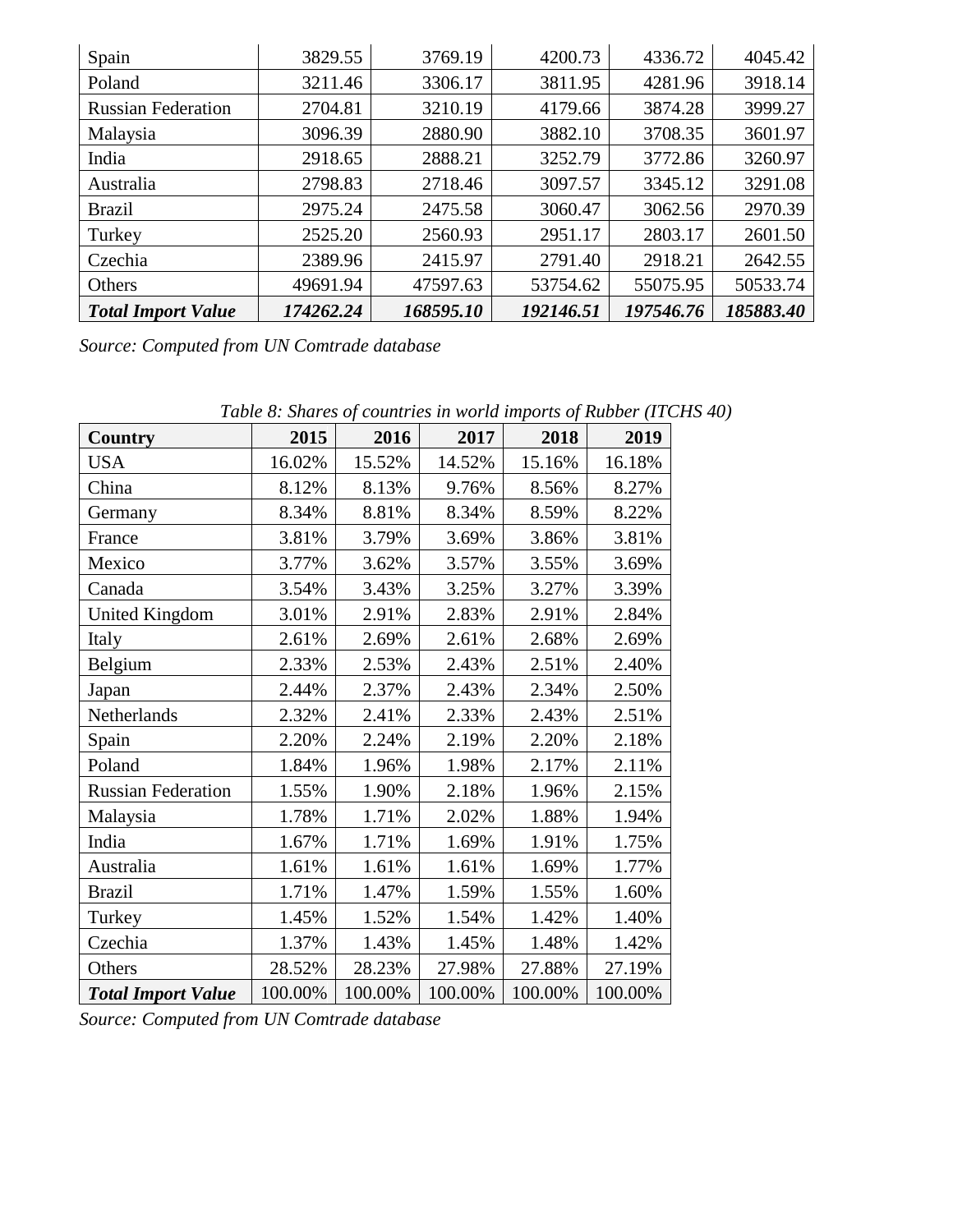Table 9 shows the majors sources of the highest importers of rubber for the year 2019.

| <b>Destination Country</b> | <b>Source Country</b> | Table 7. Top 5 sources of Kabber (11 CHS 10) for major importers in 2017<br><b>Trade Value (million \$)</b> | <b>Share of Total Imports</b> |
|----------------------------|-----------------------|-------------------------------------------------------------------------------------------------------------|-------------------------------|
|                            | <b>USA</b>            | 2762.52                                                                                                     | 81.21%                        |
|                            | Mexico                | 256.03                                                                                                      | 7.53%                         |
| Canada                     | China                 | 137.89                                                                                                      | 4.05%                         |
|                            | Rep. of Korea         | 29.89                                                                                                       | 0.88%                         |
|                            | Belgium               | 20.57                                                                                                       | 0.60%                         |
|                            | <b>USA</b>            | 2842.57                                                                                                     | 13.97%                        |
|                            | Mexico                | 1073.86                                                                                                     | 5.28%                         |
| China                      | Japan                 | 866.26                                                                                                      | 4.26%                         |
|                            | <b>United Kingdom</b> | 820.35                                                                                                      | 4.03%                         |
|                            | Germany               | 794.43                                                                                                      | 3.91%                         |
|                            | Germany               | 1164.52                                                                                                     | 17.77%                        |
|                            | <b>USA</b>            | 581.55                                                                                                      | 8.88%                         |
| <b>France</b>              | Belgium               | 459.03                                                                                                      | 7.01%                         |
|                            | Spain                 | 455.30                                                                                                      | 6.95%                         |
|                            | Italy                 | 417.57                                                                                                      | 6.37%                         |
|                            | Germany               | 1158.48                                                                                                     | 20.24%                        |
|                            | France                | 537.18                                                                                                      | 9.39%                         |
| <b>Italy</b>               | <b>USA</b>            | 384.37                                                                                                      | 6.72%                         |
|                            | Spain                 | 313.33                                                                                                      | 5.48%                         |
|                            | Poland                | 259.52                                                                                                      | 4.54%                         |
|                            | <b>USA</b>            | 2356.15                                                                                                     | 19.24%                        |
|                            | China                 | 1495.83                                                                                                     | 12.22%                        |
| <b>Japan</b>               | Australia             | 632.47                                                                                                      | 5.17%                         |
|                            | Thailand              | 580.75                                                                                                      | 4.74%                         |
|                            | Indonesia             | 531.85                                                                                                      | 4.34%                         |
|                            | <b>USA</b>            | 2784.30                                                                                                     | 76.21%                        |
|                            | Canada                | 262.70                                                                                                      | 7.19%                         |
| <b>Mexico</b>              | China                 | 90.75                                                                                                       | 2.48%                         |
|                            | <b>Brazil</b>         | 77.44                                                                                                       | 2.12%                         |
|                            | Costa Rica            | 35.97                                                                                                       | 0.98%                         |
|                            | Germany               | 356.96                                                                                                      | 12.16%                        |
|                            | Belgium               | 353.49                                                                                                      | 12.04%                        |
| <b>United Kingdom</b>      | <b>USA</b>            | 280.52                                                                                                      | 9.56%                         |
|                            | France                | 190.72                                                                                                      | 6.50%                         |
|                            | Netherlands           | 179.04                                                                                                      | 6.10%                         |
|                            | Mexico                | 3173.87                                                                                                     | 23.43%                        |
|                            | Canada                | 2902.09                                                                                                     | 21.43%                        |
| <b>USA</b>                 | China                 | 800.02                                                                                                      | 5.91%                         |
|                            | Germany               | 612.55                                                                                                      | 4.52%                         |
|                            | Australia             | 550.76                                                                                                      | 4.07%                         |

*Table 9: Top 5 sources of Rubber (ITCHS 40) for major importers in 2019*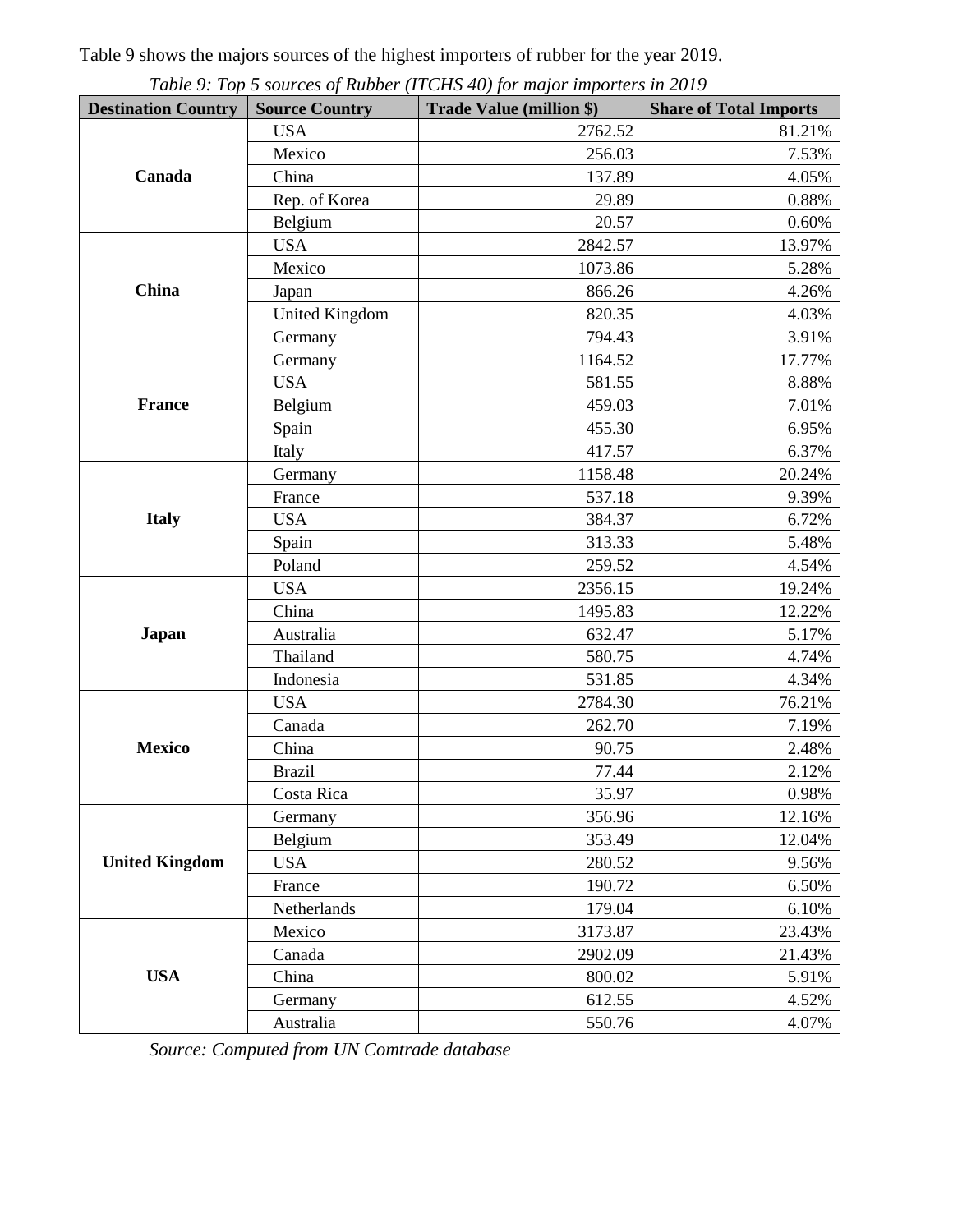Tables 10 and 11 below show the top twenty destinations for Indian exports of rubber, denoting the values and percentage shares respectively. USA, Germany, UAE, UK and Bangladesh are the countries which constituted the largest markets for India's rubber exports from 2015-2019 with export-value shares of 15%, 6%, 4%, 4% and 3% approx. respectively.

| <b>Partner</b>     |       |       |       |       |       | <b>Total</b><br><b>Export</b> |
|--------------------|-------|-------|-------|-------|-------|-------------------------------|
| <b>Country</b>     | 2015  | 2016  | 2017  | 2018  | 2019  | <b>Value</b>                  |
| <b>USA</b>         | 308   | 338   | 397   | 483   | 548   | 2,074                         |
| Germany            | 141   | 145   | 175   | 199   | 196   | 856                           |
| <b>United Arab</b> |       |       |       |       |       |                               |
| Emirates           | 97    | 111   | 123   | 104   | 130   | 565                           |
| United             |       |       |       |       |       |                               |
| Kingdom            | 91    | 95    | 109   | 114   | 103   | 512                           |
| Bangladesh         | 73    | 84    | 88    | 89    | 99    | 432                           |
| Netherlands        | 74    | 76    | 90    | 93    | 87    | 419                           |
| Italy              | 64    | 73    | 91    | 93    | 83    | 403                           |
| France             | 62    | 67    | 81    | 87    | 89    | 386                           |
| Philippines        | 76    | 74    | 75    | 73    | 68    | 366                           |
| <b>Brazil</b>      | 66    | 29    | 87    | 81    | 100   | 363                           |
| Nepal              | 35    | 52    | 67    | 84    | 92    | 331                           |
| Thailand           | 41    | 48    | 67    | 84    | 78    | 319                           |
| Indonesia          | 53    | 64    | 55    | 82    | 62    | 316                           |
| Australia          | 50    | 47    | 55    | 64    | 51    | 267                           |
| China              | 30    | 25    | 57    | 66    | 63    | 241                           |
| Turkey             | 50    | 52    | 49    | 41    | 38    | 230                           |
| Saudi Arabia       | 49    | 36    | 37    | 39    | 64    | 226                           |
| Spain              | 29    | 32    | 44    | 56    | 46    | 207                           |
| Iran               | 55    | 56    | 23    | 36    | 37    | 207                           |
| Sri Lanka          | 39    | 38    | 42    | 42    | 43    | 204                           |
| Others             | 879   | 866   | 1,034 | 1,150 | 1,148 | 5,077                         |
| <b>Total</b>       | 2,362 | 2,408 | 2,845 | 3,160 | 3,227 | 14,002                        |

*Table 10: India's exports of Rubber (ITCHS 40) to various countries (in million US dollars)*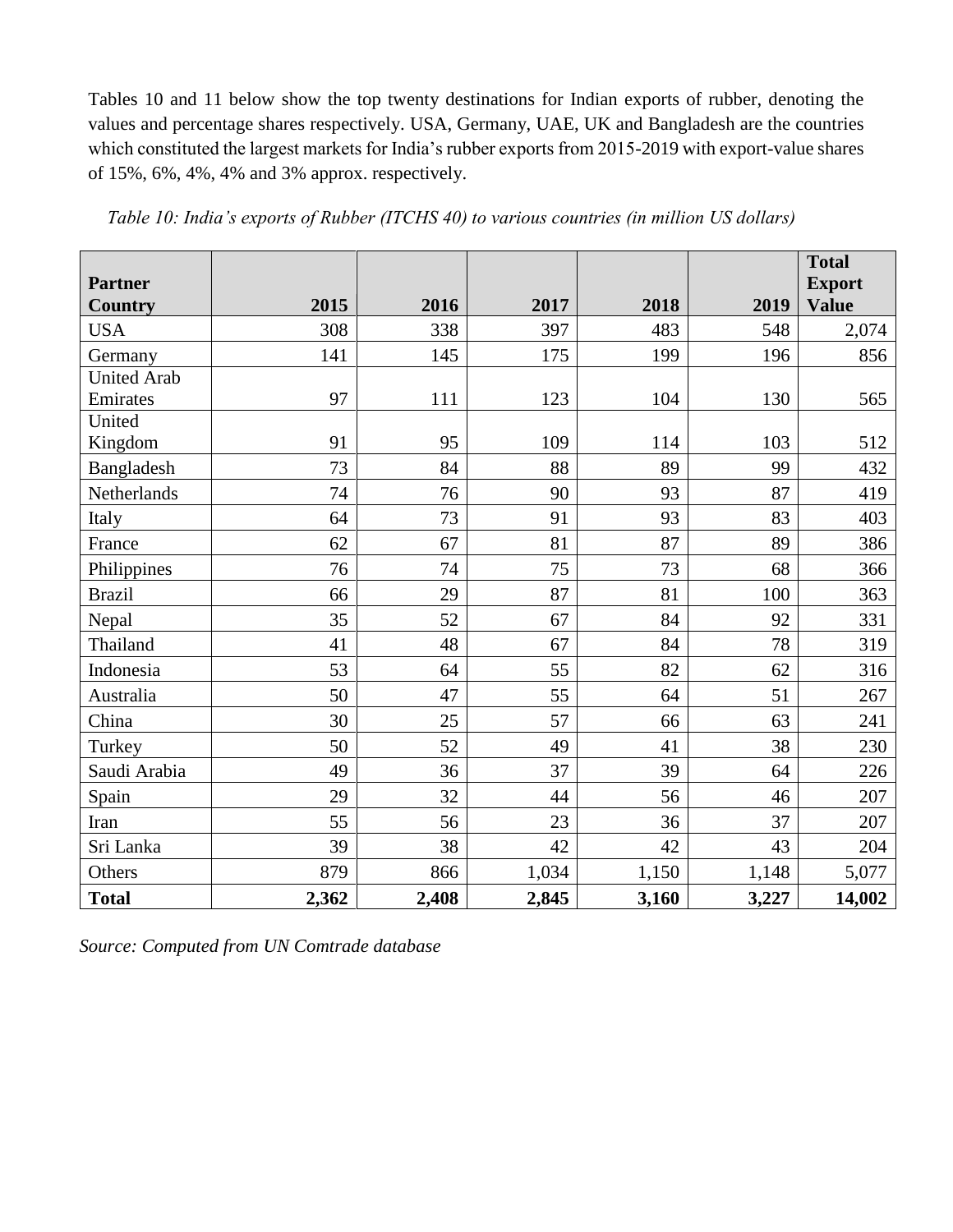| <b>Partner Country</b> | 2015    | 2016    | 2017    | 2018    | 2019    | <b>Export</b><br>Share $(\% )$ |
|------------------------|---------|---------|---------|---------|---------|--------------------------------|
| <b>USA</b>             | 13.03%  | 14.02%  | 13.96%  | 15.28%  | 16.99%  | 14.81%                         |
| Germany                | 5.97%   | 6.04%   | 6.14%   | 6.31%   | 6.06%   | 6.11%                          |
| <b>United Arab</b>     |         |         |         |         |         |                                |
| Emirates               | 4.09%   | 4.62%   | 4.33%   | 3.29%   | 4.03%   | 4.04%                          |
| <b>United Kingdom</b>  | 3.84%   | 3.93%   | 3.82%   | 3.62%   | 3.21%   | 3.66%                          |
| Bangladesh             | 3.08%   | 3.48%   | 3.08%   | 2.80%   | 3.08%   | 3.09%                          |
| Netherlands            | 3.12%   | 3.16%   | 3.17%   | 2.93%   | 2.69%   | 2.99%                          |
| Italy                  | 2.70%   | 3.03%   | 3.18%   | 2.93%   | 2.58%   | 2.88%                          |
| France                 | 2.62%   | 2.78%   | 2.83%   | 2.75%   | 2.76%   | 2.76%                          |
| Philippines            | 3.24%   | 3.09%   | 2.62%   | 2.30%   | 2.11%   | 2.61%                          |
| <b>Brazil</b>          | 2.80%   | 1.19%   | 3.07%   | 2.57%   | 3.11%   | 2.60%                          |
| Nepal                  | 1.49%   | 2.17%   | 2.37%   | 2.65%   | 2.86%   | 2.36%                          |
| Thailand               | 1.73%   | 1.98%   | 2.37%   | 2.67%   | 2.42%   | 2.28%                          |
| Indonesia              | 2.26%   | 2.65%   | 1.94%   | 2.61%   | 1.91%   | 2.26%                          |
| Australia              | 2.13%   | 1.96%   | 1.92%   | 2.03%   | 1.58%   | 1.91%                          |
| China                  | 1.25%   | 1.05%   | 2.01%   | 2.09%   | 1.96%   | 1.72%                          |
| Turkey                 | 2.12%   | 2.15%   | 1.74%   | 1.29%   | 1.17%   | 1.64%                          |
| Saudi Arabia           | 2.09%   | 1.48%   | 1.31%   | 1.24%   | 1.99%   | 1.61%                          |
| Spain                  | 1.24%   | 1.34%   | 1.53%   | 1.76%   | 1.44%   | 1.48%                          |
| Iran                   | 2.32%   | 2.34%   | 0.81%   | 1.13%   | 1.14%   | 1.48%                          |
| Sri Lanka              | 1.65%   | 1.57%   | 1.47%   | 1.34%   | 1.33%   | 1.46%                          |
| Others                 | 37.23%  | 35.98%  | 36.32%  | 36.40%  | 35.57%  | 36.26%                         |
| <b>Total</b>           | 100.00% | 100.00% | 100.00% | 100.00% | 100.00% | 100.00%                        |

*Table 11: Various countries' share in Indian exports of Rubber (ITCHS 40)*

In similar vein, tables Tables 12 and 13 show the top twenty destinations for Indian imports of rubber, denoting the values and percentage shares respectively. Indonesia, Thailand, China, South Korea and Japan are the countries from which India imported rubber, in descending order of magnitude of importvalues (US\$), from 2015-2019 with import-value shares of 12%, 10%, 10%, 10% and 8% approx. respectively. Thus, Indian rubber imports of value around 50% were sourced from these five countries from 2015 to 2019.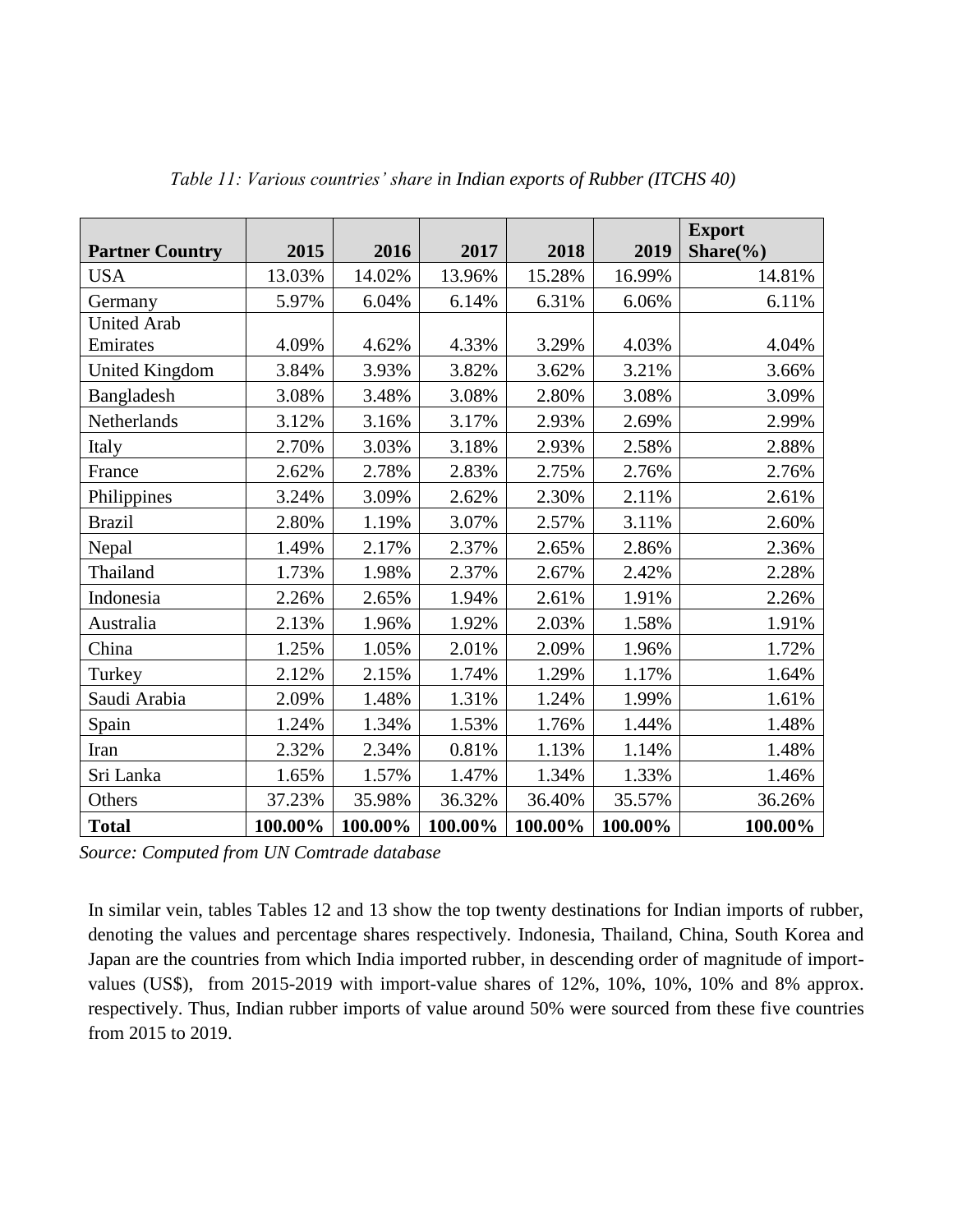|                  |       |       |       |       |       | <b>Total</b> |
|------------------|-------|-------|-------|-------|-------|--------------|
| <b>Partner</b>   |       |       |       |       |       | Import       |
| <b>Country</b>   | 2015  | 2016  | 2017  | 2018  | 2019  | <b>Value</b> |
| Indonesia        | 344   | 336   | 489   | 446   | 290   | 1,906        |
| China            | 352   | 394   | 330   | 304   | 284   | 1,663        |
| Thailand         | 321   | 288   | 330   | 371   | 286   | 1,597        |
| Rep. of          |       |       |       |       |       |              |
| Korea            | 322   | 266   | 344   | 363   | 286   | 1,580        |
| Japan            | 233   | 236   | 268   | 291   | 269   | 1,297        |
| <b>USA</b>       | 195   | 200   | 220   | 230   | 189   | 1,033        |
| Viet Nam         | 156   | 160   | 123   | 198   | 245   | 882          |
| Germany          | 154   | 142   | 164   | 180   | 131   | 770          |
| Singapore        | 48    | 68    | 88    | 264   | 281   | 749          |
| Malaysia         | 105   | 107   | 82    | 179   | 202   | 676          |
| Russian          |       |       |       |       |       |              |
| Federation       | 108   | 106   | 144   | 137   | 91    | 586          |
| United           |       |       |       |       |       |              |
| Kingdom          | 87    | 85    | 77    | 85    | 75    | 409          |
| Italy            | 68    | 84    | 83    | 88    | 66    | 389          |
| France           | 70    | 73    | 76    | 65    | 64    | 347          |
| Belgium          | 40    | 48    | 47    | 82    | 73    | 291          |
| Poland           | 31    | 32    | 54    | 46    | 34    | 198          |
| Other Asia,      |       |       |       |       |       |              |
| nes              | 32    | 33    | 42    | 45    | 43    | 196          |
| $C\tilde{A}$ 'te |       |       |       |       |       |              |
| d'Ivoire         | 15    | 25    | 28    | 46    | 37    | 150          |
| United           |       |       |       |       |       |              |
| Arab             |       |       |       |       |       |              |
| Emirates         | 11    | 9     | 9     | 48    | 57    | 134          |
| Sri Lanka        | 21    | 21    | 28    | 32    | 30    | 132          |
| Others           | 204   | 176   | 228   | 272   | 228   | 1,108        |
| <b>Total</b>     | 2,919 | 2,888 | 3,253 | 3,773 | 3,261 | 16,093       |

*Table 12: India's imports of Rubber (ITCHS 40) from various countries (in million US dollars)*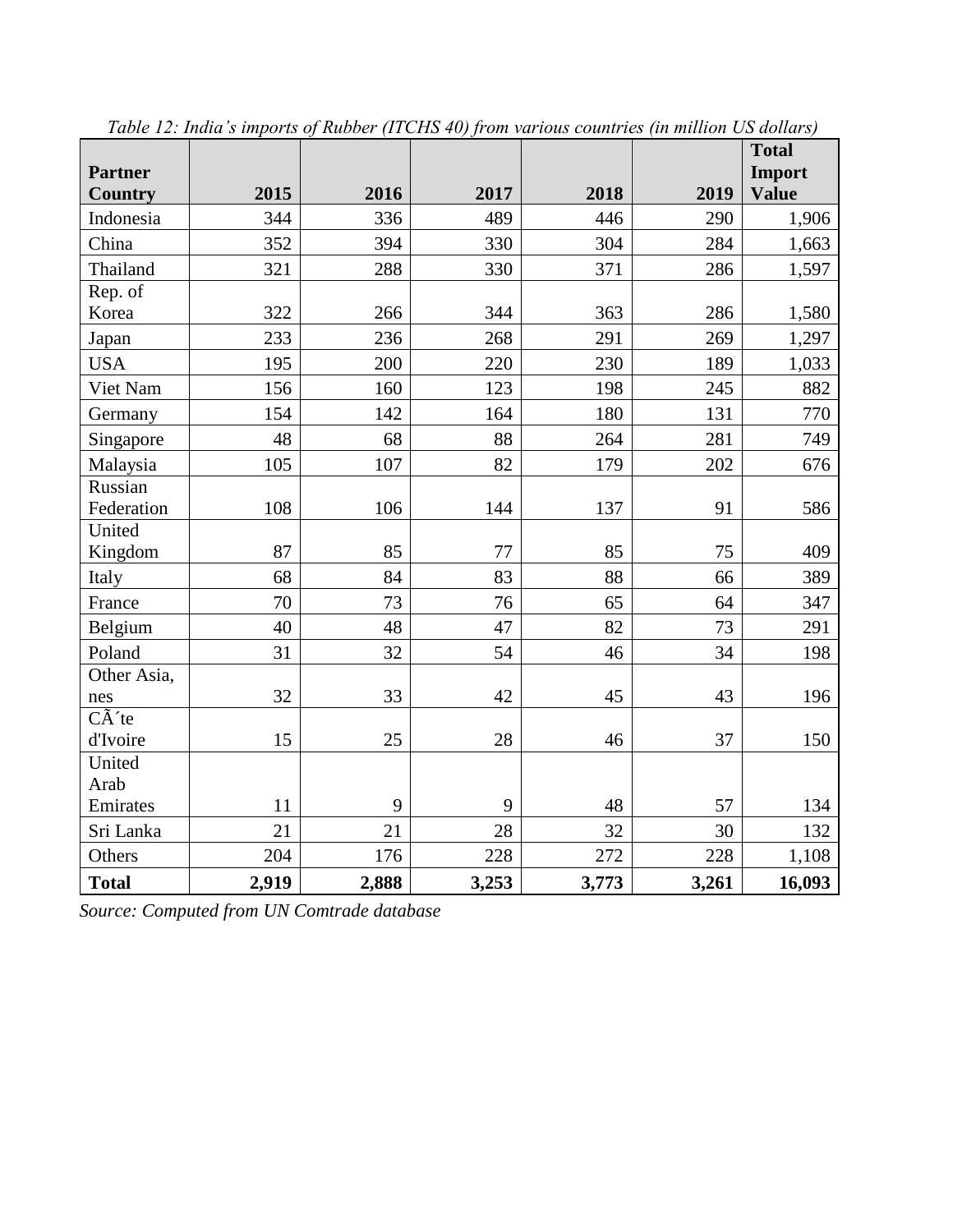|                           |         |         |         |         |         | Import        |
|---------------------------|---------|---------|---------|---------|---------|---------------|
| <b>Partner Country</b>    | 2015    | 2016    | 2017    | 2018    | 2019    | Share $(\% )$ |
| Indonesia                 | 11.78%  | 11.63%  | 15.04%  | 11.83%  | 8.90%   | 11.84%        |
| China                     | 12.05%  | 13.65%  | 10.13%  | 8.05%   | 8.69%   | 10.33%        |
| Thailand                  | 11.01%  | 9.98%   | 10.16%  | 9.84%   | 8.77%   | 9.92%         |
| Rep. of Korea             | 11.03%  | 9.20%   | 10.56%  | 9.61%   | 8.78%   | 9.82%         |
| Japan                     | 7.99%   | 8.16%   | 8.25%   | 7.71%   | 8.25%   | 8.06%         |
| <b>USA</b>                | 6.70%   | 6.91%   | 6.75%   | 6.09%   | 5.79%   | 6.42%         |
| Viet Nam                  | 5.33%   | 5.56%   | 3.77%   | 5.26%   | 7.50%   | 5.48%         |
| Germany                   | 5.26%   | 4.90%   | 5.04%   | 4.77%   | 4.02%   | 4.78%         |
| Singapore                 | 1.64%   | 2.37%   | 2.69%   | 7.01%   | 8.61%   | 4.65%         |
| Malaysia                  | 3.61%   | 3.71%   | 2.53%   | 4.74%   | 6.19%   | 4.20%         |
| <b>Russian Federation</b> | 3.70%   | 3.66%   | 4.44%   | 3.62%   | 2.80%   | 3.64%         |
| <b>United Kingdom</b>     | 2.98%   | 2.94%   | 2.37%   | 2.25%   | 2.31%   | 2.54%         |
| Italy                     | 2.35%   | 2.92%   | 2.54%   | 2.32%   | 2.03%   | 2.42%         |
| France                    | 2.39%   | 2.51%   | 2.34%   | 1.73%   | 1.95%   | 2.16%         |
| Belgium                   | 1.38%   | 1.65%   | 1.46%   | 2.18%   | 2.24%   | 1.81%         |
| Poland                    | 1.07%   | 1.10%   | 1.67%   | 1.21%   | 1.05%   | 1.23%         |
| Other Asia, nes           | 1.10%   | 1.15%   | 1.30%   | 1.20%   | 1.31%   | 1.22%         |
| CÃ 'te d'Ivoire           | 0.51%   | 0.86%   | 0.85%   | 1.23%   | 1.12%   | 0.93%         |
| <b>United Arab</b>        |         |         |         |         |         |               |
| Emirates                  | 0.39%   | 0.30%   | 0.26%   | 1.28%   | 1.75%   | 0.83%         |
| Sri Lanka                 | 0.72%   | 0.74%   | 0.85%   | 0.84%   | 0.94%   | 0.82%         |
| Others                    | 7.00%   | 6.10%   | 7.00%   | 7.22%   | 6.99%   | 6.89%         |
| <b>Total</b>              | 100.00% | 100.00% | 100.00% | 100.00% | 100.00% | 100.00%       |

*Table 13: Various countries' share in Indian imports of Rubber (ITCHS 40)*

While the supply-side of rubber in the international market is strong, we need to assess the countries which have a significant share of the commodity in their import basket but do not give enough importance to India as a source country. To do this, we resort to the Export Intensity Index, explained in the following section.

### **Section 6: Export Intensity Index**

Export Trade Intensity Index (ETII) of a country with respect to an importing country is the share of the exporting country's merchandise going to that particular importing country divided by the share of world exports going to that importing country. In other words, it is the importance of that importing country as a destination for the exporting country's merchandise outflow, as compared to the importance that importing country enjoys as a destination of world exports. But algebraically, it is equal to the exporting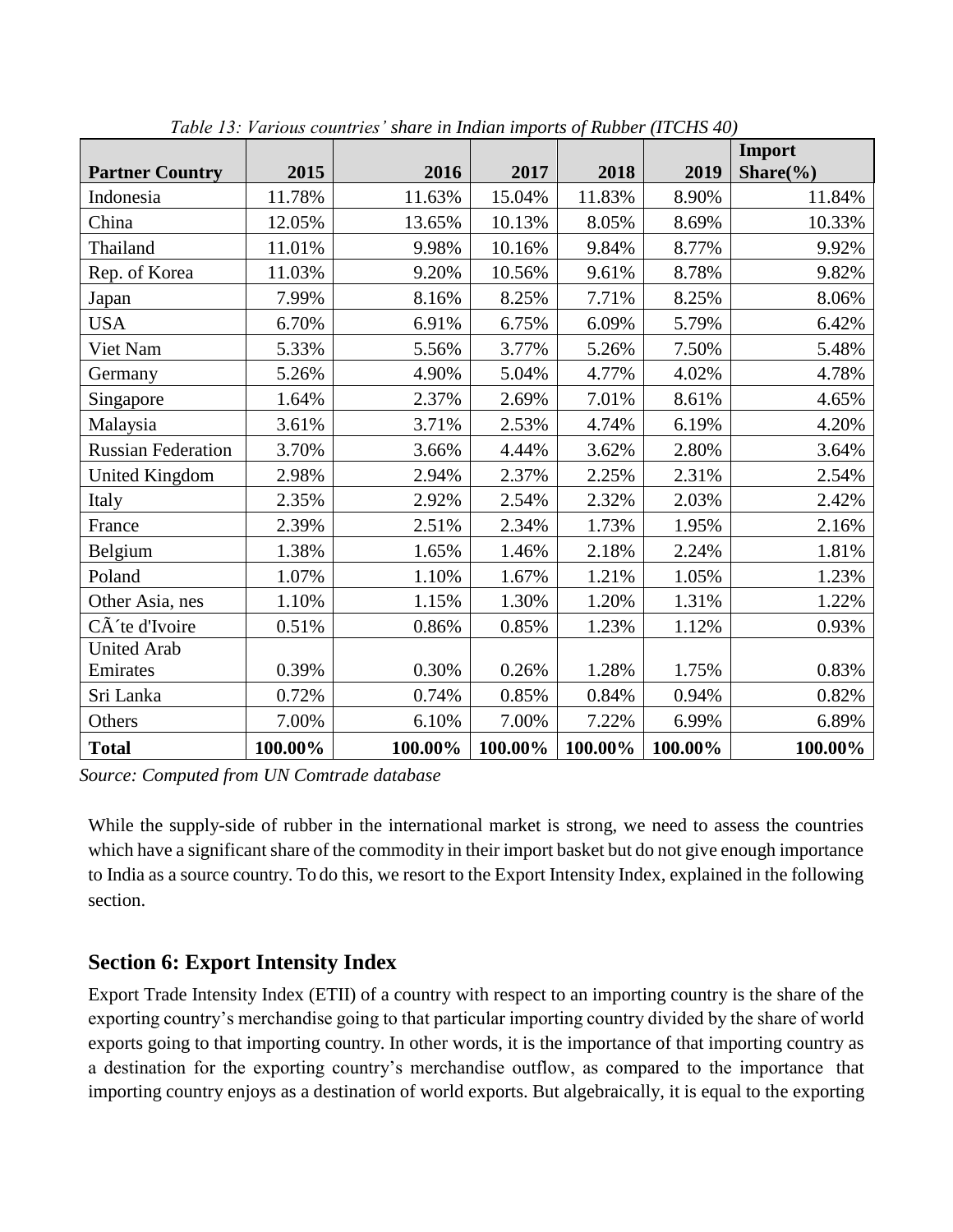country's share in the importer's market as compared to the same country's market share in the world market. [Table 14 b](#page-14-0)elow shows the indices of the countries with the highest imports of rubber from the world and from India.

<span id="page-14-0"></span>

| <b>Countries</b> | 2015   | 2016   | 2017   | 2018   | 2019   |
|------------------|--------|--------|--------|--------|--------|
| <b>Brazil</b>    | 1.7713 | 0.8851 | 1.7681 | 1.6249 | 2.0400 |
| China            | 0.1768 | 0.1445 | 0.2951 | 0.2546 | 0.2568 |
| South<br>Africa  | 1.7807 | 2.0253 | 1.8371 | 1.5724 | 1.9865 |
| <b>USA</b>       | 0.8672 | 0.9838 | 1.0008 | 1.0356 | 1.1661 |
| <b>UK</b>        | 1.3081 | 1.2561 | 1.3235 | 1.3831 | 1.1625 |
| Germany          | 0.7667 | 0.6770 | 0.7316 | 0.8358 | 0.7714 |
| Thailand         | 1.6823 | 1.7590 | 1.8887 | 2.1610 | 1.9414 |
| Japan            | 0.3343 | 0.2955 | 0.3321 | 0.3337 | 0.3271 |
| Rep. of<br>Korea | 0.3432 | 0.3365 | 0.3246 | 0.3501 | 0.3051 |

*Table 14: Export Intensity Indices for Rubber (ITCHS 40) of Countries w.r.t. India*

#### *Source: Computed from UN Comtrade database*

Table 14 shows that among the main importers of rubber and some other important trading nations, the Export Intensity Indices of India with Brazil and South Africa (among the BRICS countries), USA, UK and Thailand are greater than 1, implying India gives much more importance to these countries as a destination for its exports of rubber than the rest of the world does. Although an exhaustive list of importers is not shown in this table, there is room for improvement with China, Germany, Japan and the Korean Republic as their respective indices are less than 1.

Rearranging the Export Intensity Index, we can comment on the regions where market (i.e. destination) specific policies need to be taken. If India has a market share in the world, for commodity P (say s), which is greater than India's overall market share (for all commodities) in the world (say t), there is no reason to expect that India's market share for P in Country J, say  $g < s$ . g can be  $\lt s$  only when, for some reason, Country J imports P, but not sufficiently from India. In terms of the index,  $g < s$  is algebraically equivalent to when Export Intensity Index is less than 1. In such cases, market or destination-specific promotional policies will be needed. The same will be true when Country J's share in India's export of P falls below Country J's share in total world imports of P. When both coincide, there is an even stronger case for adoption of the market-specific promotional policies. Appendix A shows the list of such countries in the case of India's exports of rubber.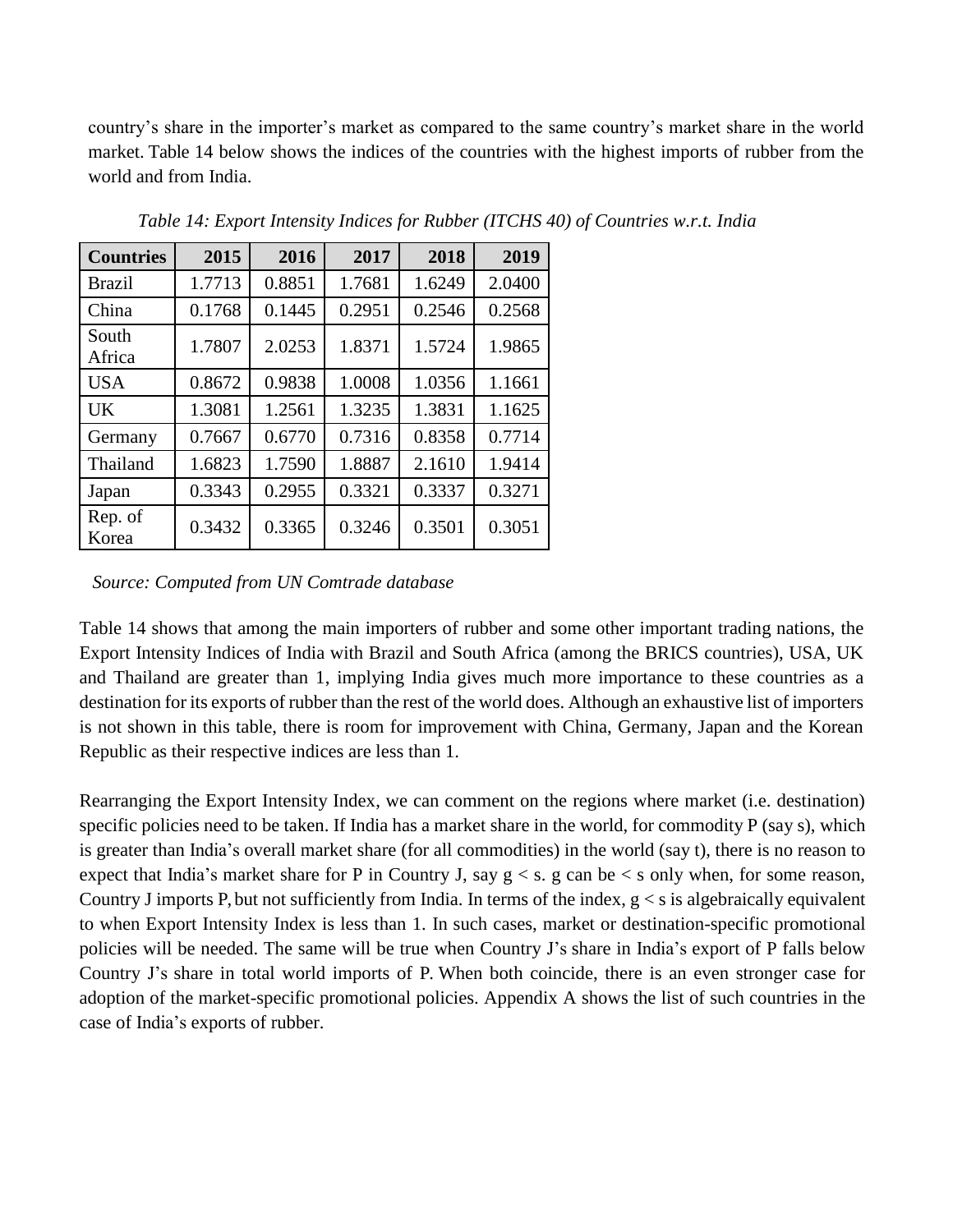### **Section 7: RCA and RCII**

While looking at the Export Intensity Index is one approach, the other involves the use of information regarding source countries which places high importance on its exports of rubber, in terms of value, relative to the importance in world exports; and likewise, also enjoying similar relative importance in the destination country's imports. The first is known as Revealed Comparative Advantage (RCA) and the second Revealed Comparative Import Inclination (RCII). RCA index for a commodity (or commodity group) exported from the source country is higher than 1 if its importance is more in the source country's total exports than in world exports, and vice versa. Similarly, RCII index for the destination country's imports for a commodity (or commodity group) is higher than 1 if its importance is more in the destination country's overall imports than in world imports, and vice versa.

To list countries with high RCA or RCII for rubber in a year, it is sufficient to find of the share of the commodity in the country's export or import basket respectively, since its share in the world exports or imports remains constant in a given year. Using this for the year 2019, the RCA of various countries' exports of Rubber (ITCHS 40) is given in table 15 below. India has comparative advantage in supplyside for exports of rubber to the world (since  $RCA > 1$ ) as seen from table 15 below.

| <b>Countries</b> | 2015   | 2016   | 2017   | 2018   | 2019   |
|------------------|--------|--------|--------|--------|--------|
| India            | 0.9206 | 0.9136 | 0.9954 | 1.0465 | 1.0114 |
| China            | 0.9224 | 0.8819 | 0.9398 | 0.9538 | 0.8663 |
| Germany          | 1.2099 | 1.1645 | 1.2227 | 1.2296 | 1.0963 |
| Thailand         | 5.9926 | 5.6193 |        | 6.6045 | 6.5734 |
| <b>USA</b>       | 0.918  | 0.8419 | 0.8712 | 0.8771 | 0.773  |
| Japan            | 1.6965 | 1.5012 | 1.519  | 1.5378 | 1.4153 |
| Rep. of          |        |        |        |        |        |
| Korea            | 1.3384 | 1.3717 | 1.3946 | 1.4007 | 1.2981 |
| Malaysia         |        | 3.0039 | 3.4207 | 3.2325 | 2.8973 |
| France           | 1.3481 | 1.2137 | 1.2781 | 1.2654 | 1.1433 |
| Indonesia        | 4.053  | 3.8714 | 4.7236 | 3.7814 | 3.606  |
| Poland           | 2.3673 | 2.2925 | 2.433  | 2.377  | 2.13   |
| Italy            | 1.001  | 0.9548 | 0.9668 | 0.9938 | 0.9131 |
| Belgium          |        | 3.0039 | 3.4207 | 3.2325 | 2.8973 |
| Netherlands      | 0.8661 | 0.8262 | 0.8122 | 0.824  | 0.8047 |
| Spain            | 1.398  | 1.2952 | 1.2338 | 1.4462 | 1.2885 |

*Table 15: RCA of various countries' exports of Rubber (ITCHS 40)*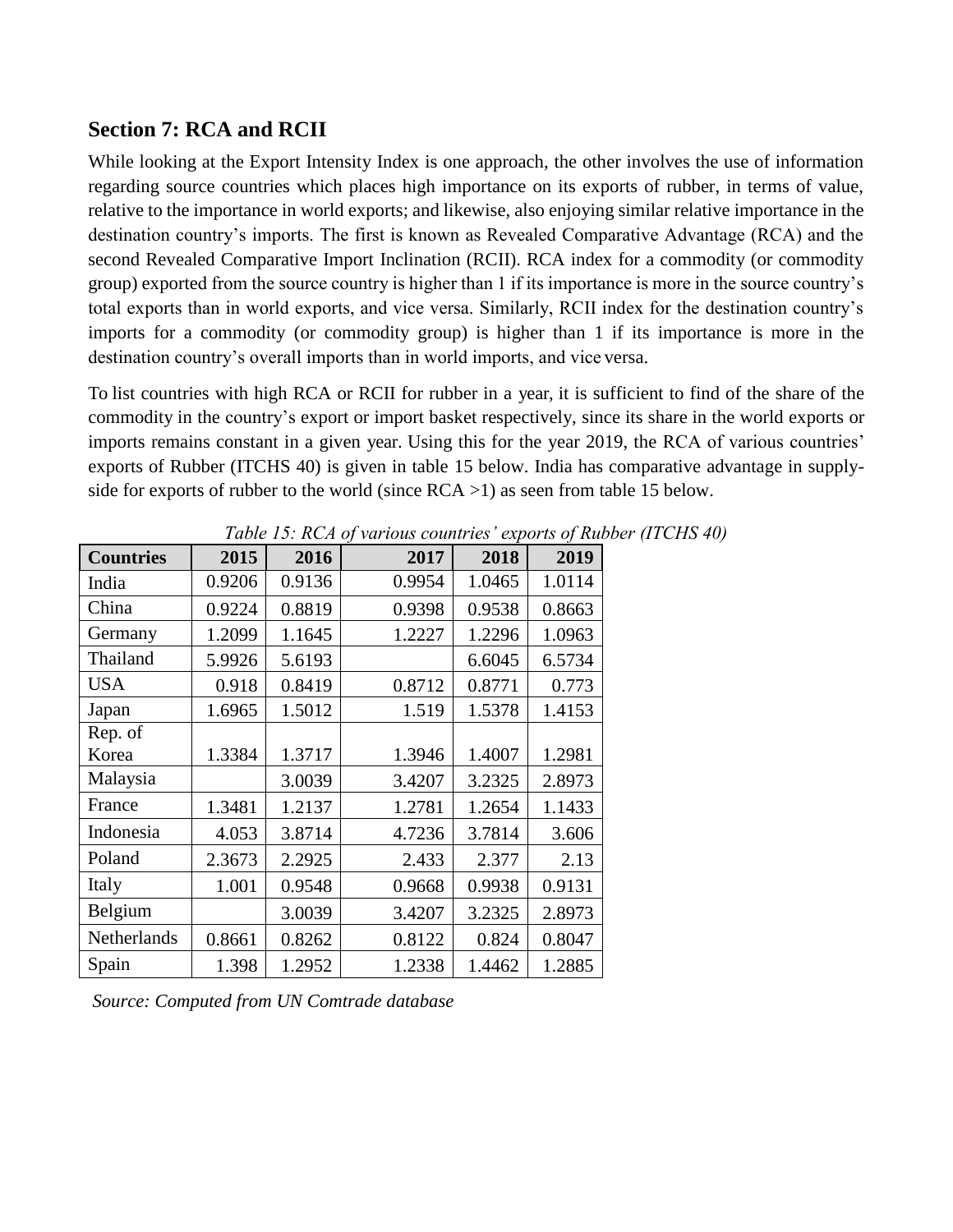Similarity, if the RCII in the destination country is greater than 1 then the country imports rubber to an extent more than overall world trends warrant. Therefore, if India seeks to expand its exports, these countries are the preliminary list of options. Table 16 shows the RCII indices of various countries' imports of Rubber (ITCHS 40).Table 16 below shows that USA, Germany, France, Mexico, Canada , Italy, Belgium, Spain, Poland, Russia, Malaysia, Australia and Brazil have RCII>1 indicating a higher than average appetite for imports of rubber that the rest of the world and these countries should thus serve as potent destination markets for India's rubber exports.

| <b>Countries</b>      | 2015   | 2016   | 2017   | 2018   | 2019   |
|-----------------------|--------|--------|--------|--------|--------|
| India                 | 0.7184 | 0.7522 | 0.6732 | 0.7608 | 0.662  |
| <b>USA</b>            | 1.1604 | 1.0832 | 1.0667 | 1.1741 | 1.1601 |
| China                 | 0.7578 | 0.8024 | 0.8803 | 0.7671 | 0.7338 |
| Germany               | 1.3209 | 1.3055 | 1.2632 | 1.3433 | 1.2383 |
| France                | 1.14   | 1.0579 | 1.0638 | 1.1858 | 1.1072 |
| Mexico                | 1.5973 | 1.4662 | 1.5001 | 1.5478 | 1.4456 |
| Canada                | 1.4188 | 1.3355 | 1.3267 | 1.4378 | 1.3831 |
| <b>United Kingdom</b> | 0.8004 | 0.7133 | 0.7764 | 0.7552 | 0.7568 |
| Italy                 | 1.056  | 1.0008 | 1.0121 | 1.0717 | 1.0538 |
| Belgium               | 1.0537 | 1.0605 | 1.0548 |        | 1.0445 |
| Japan                 | 0.6528 | 0.6111 | 0.6389 | 0.633  | 0.6509 |
| Netherlands           | 0.9193 | 0.9519 | 0.9218 | 0.941  | 0.9184 |
| Spain                 | 1.2223 | 1.157  | 1.0981 | 1.1771 | 1.0798 |
| Poland                | 1.6282 | 1.6293 | 1.6071 | 1.6373 | 1.5964 |
| Russian               |        |        |        |        |        |
| Federation            | 1.4287 | 1.4237 | 1.4446 | 1.6509 | 1.6606 |
| Malaysia              |        | 1.5894 | 1.8282 | 1.7462 | 1.7318 |
| Australia             | 1.3419 | 1.3303 | 1.2539 | 1.4501 | 1.4541 |
| <b>Brazil</b>         | 1.669  | 1.672  | 1.8644 | 1.6624 | 1.5786 |

*Table 16: RCII of various countries' imports of Rubber (ITCHS 40)*

*Source: Computed from UN Comtrade database*

However, India already exports to many of these countries with a RCII greater than 1. The question that remains is, are the exports sufficiently high? If the RCA of India to these importing countries (not to the world, as was being discussed earlier) is  $> 1$ , it may be said that the exports are sufficiently high. This is applicable only because the importing countries' RCII (for the world) for the product is also >1. On the other hand, if the RCA is < 1, then export of rubber (in value terms) to those countries are not sufficiently high and it needs closer examination. The policy measures, in this case, must be directed towards making Indian exporters increase the share of rubber in their export basket to these countries.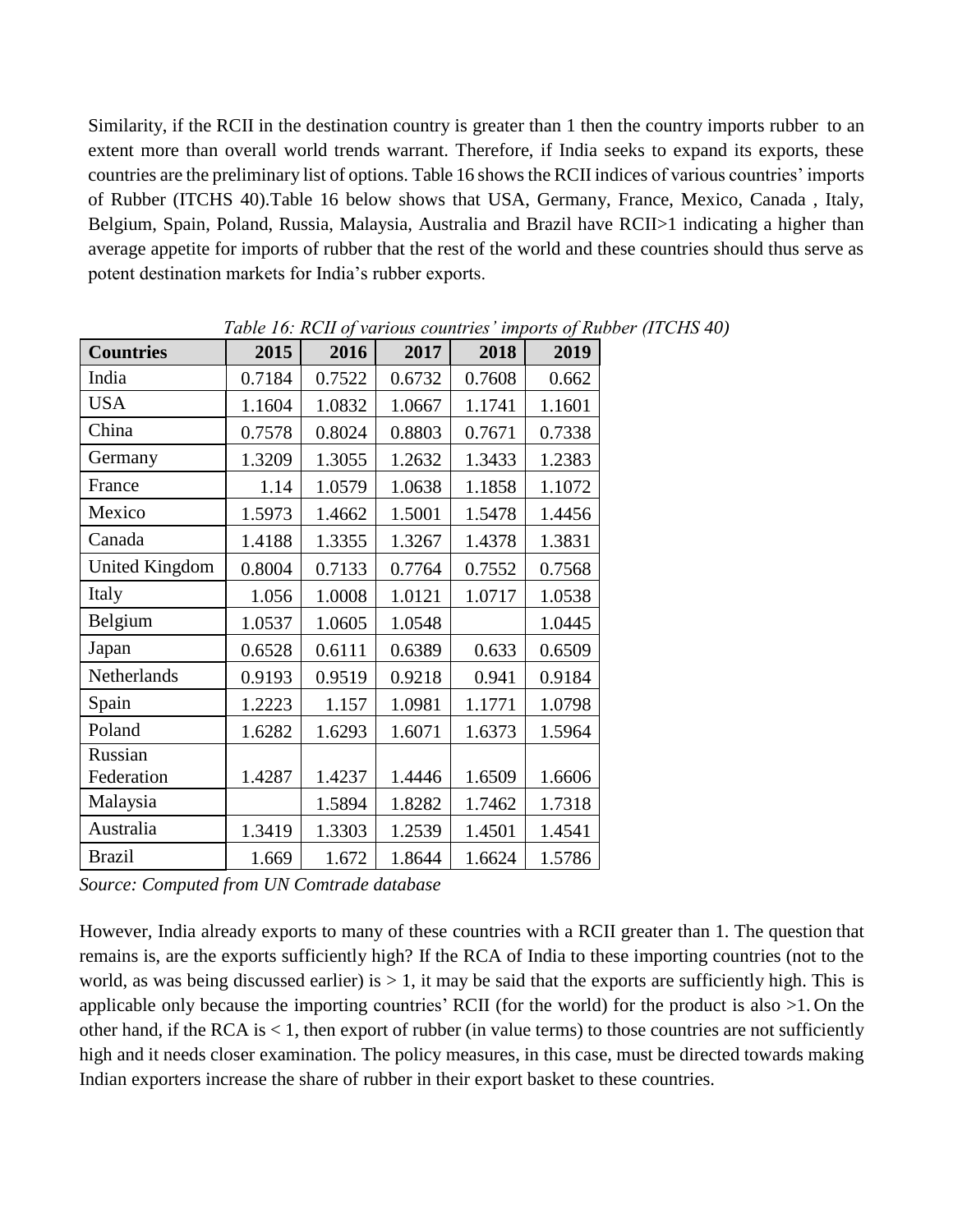By a similar logic as given above, it can be established that if for a particular commodity, RCA for India and RCII for the importing country are both  $> 1$ , it can be expected that RCII for that commodity in that country's imports from India will be > 1. If this is not the case, the reasons thereof need to be investigated, and appropriate policy measures need to be taken. Actually, it implies that the country is not importing the particular commodity, here rubber, in sufficient amount (in value terms) while importing from India. It is not necessarily that they are averse to buying from India in general, they may very well purchase other commodities from India, but – for some reason – not this particular product. Policies designed to make these products from India attractive to the importers of the destination country need to be adopted.

### **Section 8: Competitiveness Index and Intra-Industry Trade**

The idea of market dominance can be viewed from a different perspective. The competitiveness index of India's export of rubber tells how important India's product is (in terms of market value share) with respect to its competitors in a destination country. While an index value greater than 1 is definitely good for India, a value less than 1 shows that it has been overshadowed by the products of other exporters. [Table 17 s](#page-18-0)hows the indices of Indian exports as well as other top exporters of rubber(China, Germany, Thailand, USA and Japan) for the top importing countries (USA, China, Germany, France and Mexico). For Indian exports, the index is high only for USA  $(>1)$ . It has poor values, especially in China and Mexico, implying India must step up its game in these importing countries (with index  $\langle 1 \rangle$  to compete with other exporters of rubber.

| Competitiveness Index (Product) of Exporter(Reporter) to Importer(Partner) |                 |                |         |                |               |               |  |  |
|----------------------------------------------------------------------------|-----------------|----------------|---------|----------------|---------------|---------------|--|--|
|                                                                            |                 | <b>Partner</b> |         |                |               |               |  |  |
|                                                                            |                 | <b>USA</b>     | China   | <b>Germany</b> | <b>France</b> | <b>Mexico</b> |  |  |
| <b>Reporter</b>                                                            | India           | 1.24302        | 0.28175 | 0.93169        | 0.82835       | 0.55049669    |  |  |
|                                                                            | <b>China</b>    | 0.79803        | N/A     | 0.43809        | 0.48185       | 1.32400501    |  |  |
|                                                                            | <b>Germany</b>  | 0.44671        | 0.59729 | N/A            | 2.0683        | 0.40397713    |  |  |
|                                                                            | <b>Thailand</b> | 1.74107        | 3.27363 | 0.29284        | 0.3801        | 0.33266559    |  |  |
|                                                                            | <b>USA</b>      | N/A            | 0.65893 | 0.51126        | 0.41601       | 5.86591765    |  |  |
|                                                                            | Japan           | 1.41719        | 1.76091 | 0.47557        | 0.40366       | 0.79381887    |  |  |

*Table 17: Competitiveness Indices (Product) of various exporter countries w.r.t Rubber (ITCHS 40)*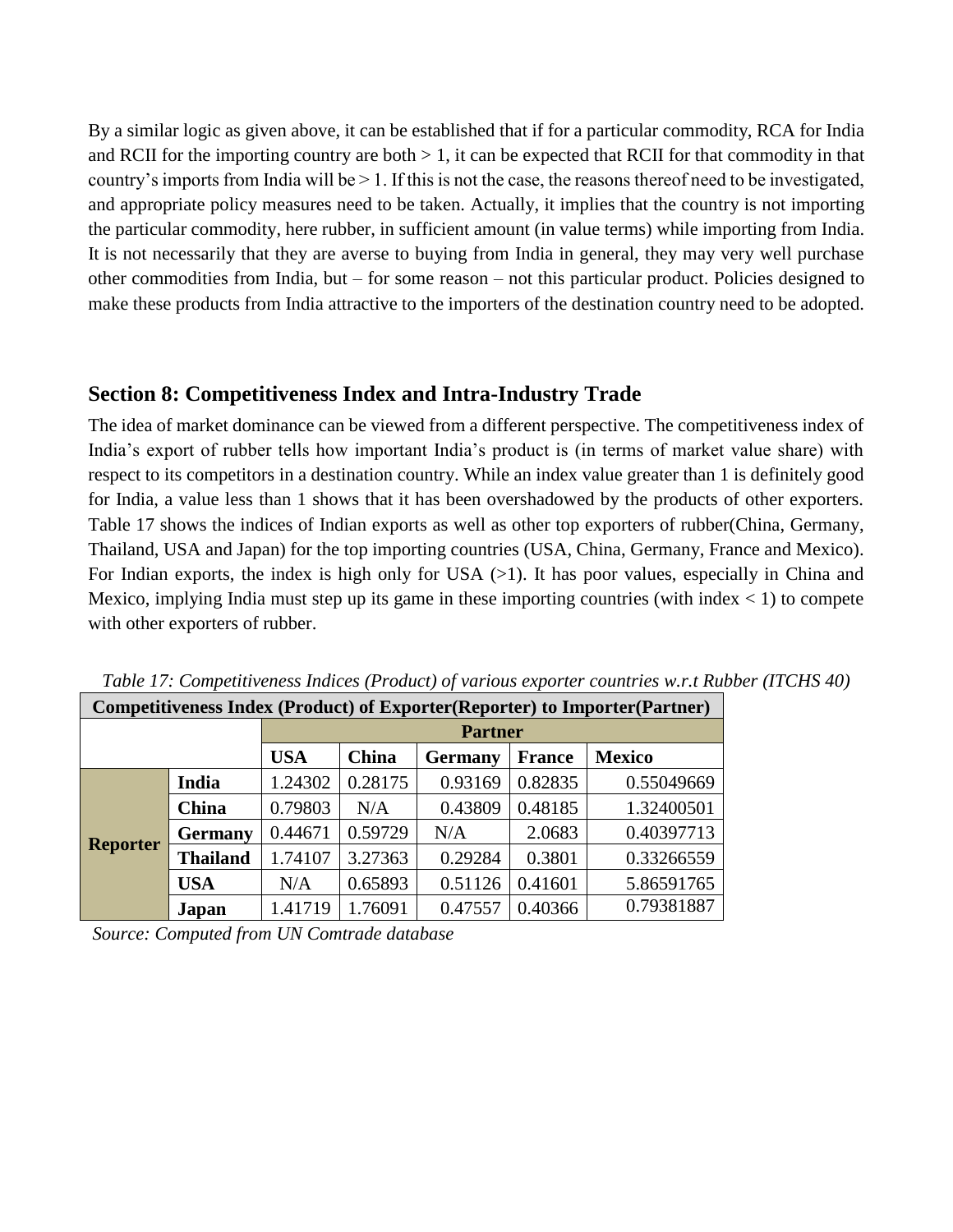| Competitiveness Index (Market) of Exporter(Reporter) to Importer(Partner) |                 |            |                                                           |         |         |            |  |  |  |
|---------------------------------------------------------------------------|-----------------|------------|-----------------------------------------------------------|---------|---------|------------|--|--|--|
|                                                                           |                 |            | <b>Partner</b>                                            |         |         |            |  |  |  |
|                                                                           |                 | <b>USA</b> | China<br><b>Mexico</b><br><b>France</b><br><b>Germany</b> |         |         |            |  |  |  |
| <b>Reporter</b>                                                           | India           | 0.93563    | 0.60315                                                   | 1.88056 | 1.29081 | 0.83410248 |  |  |  |
|                                                                           | China           | 0.50123    | N/A                                                       | 0.50225 | 0.59778 | 0.85938607 |  |  |  |
|                                                                           | <b>Germany</b>  | 0.7658     | 1.03275                                                   | N/A     | 1.22545 | 0.9249361  |  |  |  |
|                                                                           | <b>Thailand</b> | 10.3968    | 13.0276                                                   | 4.23802 | 5.75702 | 2.04914815 |  |  |  |
|                                                                           | <b>USA</b>      | N/A        | 0.87225                                                   | 0.60057 | 0.47104 | 1.02332959 |  |  |  |
|                                                                           | Japan           | 1.33147    | 1.14462                                                   | 1.13152 | 1.18703 | 1.11222982 |  |  |  |

*Table 18: Competitiveness Indices (Market) of various exporter countries w.r.t Rubber (ITCHS 40)*

Intra-industry trade is of importance as it can increase and expand markets. The standard indicator is the Index of Intra-industry Trade (IIT). The index can be calculated within individual sectors as well. Intraindustry trade is generally high in case of the manufacturing sector. An increase in IIT may signify a maturing of this sector, and hence, a regular monitoring of this index may be useful. Intra-industry trade is a common world-wide phenomenon – export and import of the commodities produced by the same industry or sector. The degree to which this occurs is generally measured by the Grubel-Lloyd Index, which is the difference between the exports of the particular sector to a partner country and imports of the products of the same sector from the same partner, divided by the sum of these two, and whole thing obtained subtracted from one.

The following table (Table 19) shows varying degrees of IIT between India and some major rubber importers. The values are high (>0.8) between India and Germany and India and France, showing greater interdependence (exports and imports by the same sector) in international trade within the same industry. Intra-industry trade usually takes place in the countries that have similar social structure and economical. Meanwhile, the key factors that affecting intra-industry trade are product differentiation, human capital intensity and economies of scale (Hu & Ma, 1999). The sources of gains from intra-industry trade between similar economies—namely, the learning that comes from a high degree of specialization and splitting up the value chain and from economies of scale—are not contradictory to the earlier theory of comparative advantage. Instead, they help to broaden the concept.

| <b>IIT between India and Partner Countries (Rubber</b><br><b>Importers</b> ) |                     |  |  |  |
|------------------------------------------------------------------------------|---------------------|--|--|--|
| <b>Countries</b>                                                             | <b>Grubel-Lloyd</b> |  |  |  |
| <b>USA</b>                                                                   | 0.51217             |  |  |  |
| China                                                                        | 0.36462             |  |  |  |
| Germany                                                                      | 0.80257             |  |  |  |
| France                                                                       | 0.83255             |  |  |  |
| Mexico                                                                       | 0.13260             |  |  |  |
| Thailand                                                                     | 0.42891             |  |  |  |

<span id="page-18-0"></span>*Table 19: Intra-Industry Trade between India and Some Major Rubber Importing Countries*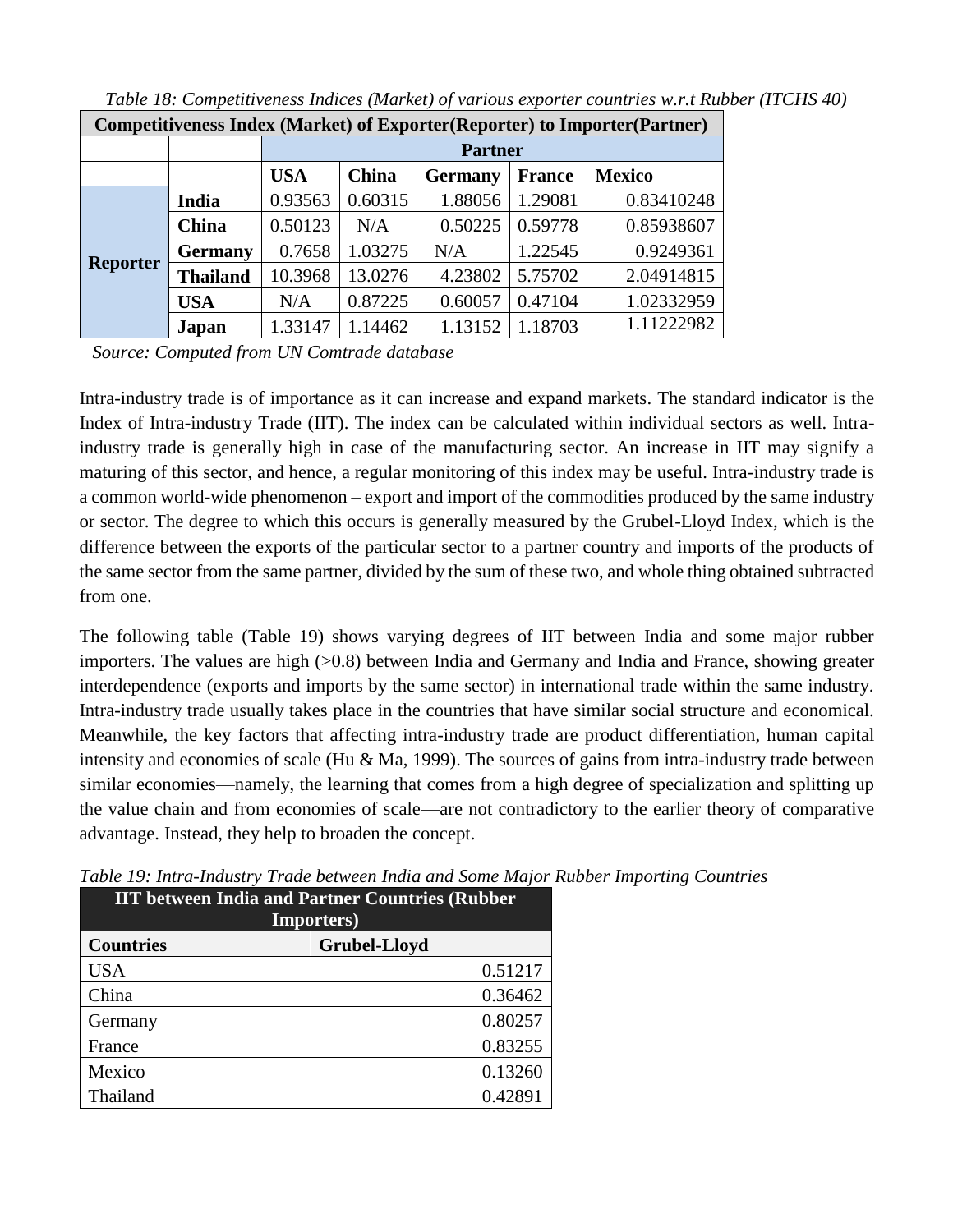| Japan         | 0.17918 |
|---------------|---------|
| Rep. of Korea | 0.09307 |
| Indonesia     | 0.35024 |

### **Section 9: India's exports to Trading Blocs and associations**

This section discusses India's export of Rubber and Articles thereof (ITCHS 40) to the trading blocs, namely the EU and the ASEAN, and the members of BRICS. Table 20 shows India's export, in terms of trade value, to the aforementioned trading blocs and associations.

*Table 20: India's export of Rubber and Articles thereof (ITCHS 40) to ASEAN, BRICS and EU (in million US \$)*

|                     | 2014   | 2015   | 2016   | 2017   | 2018   | 2019   |
|---------------------|--------|--------|--------|--------|--------|--------|
| <b>ASEAN</b>        | 268.78 | 226.16 | 253.32 | 279.01 | 308    | 280.13 |
| <b>BRICS</b>        | 267.72 | 146.59 | 109.40 | 224.52 | 228.19 | 253.87 |
| <b>EU Countries</b> | 610.75 | 556.15 | 629.38 | 790.04 | 824.57 |        |

Data is sourced from Export Import Data Bank, Department of Commerce.

### **Section 10: Indian Exports of Rubber**

This section analyses the data on Indian exports of Rubber at the ITCHS 2-digit level showing YoY growth rate in value in Million US\$.

*Table 21: Indian exports of Rubber at the ITCHS 2-digit level showing YoY growth rate in value in Million US\$*

| <b>Countries</b>       | <b>Values in US\$ Million</b> | %Growth   |          |
|------------------------|-------------------------------|-----------|----------|
|                        | 2018-2019                     | 2019-2020 |          |
| <b>AFGHANISTAN TIS</b> | 8.32                          | 12.46     | 49.78    |
| <b>AUSTRALIA</b>       | 62.55                         | 48.73     | $-22.09$ |
| <b>AUSTRIA</b>         | 20.06                         | 17.58     | $-12.39$ |
| <b>BANGLADESH PR</b>   | 90.43                         | 98.92     | 9.39     |
| <b>BELGIUM</b>         | 38.35                         | 32.87     | $-14.3$  |
| <b>BELIZE</b>          | 0.14                          | 0.22      | 57.47    |
| <b>BRAZIL</b>          | 83.86                         | 100.05    | 19.3     |
| <b>CANADA</b>          | 52.77                         | 43.63     | $-17.32$ |
| <b>CHILE</b>           | 15.08                         | 11.86     | $-21.35$ |
| <b>CHINA P RP</b>      | 66.62                         | 63.55     | $-4.6$   |
| <b>DENMARK</b>         | 13.62                         | 12.68     | $-6.88$  |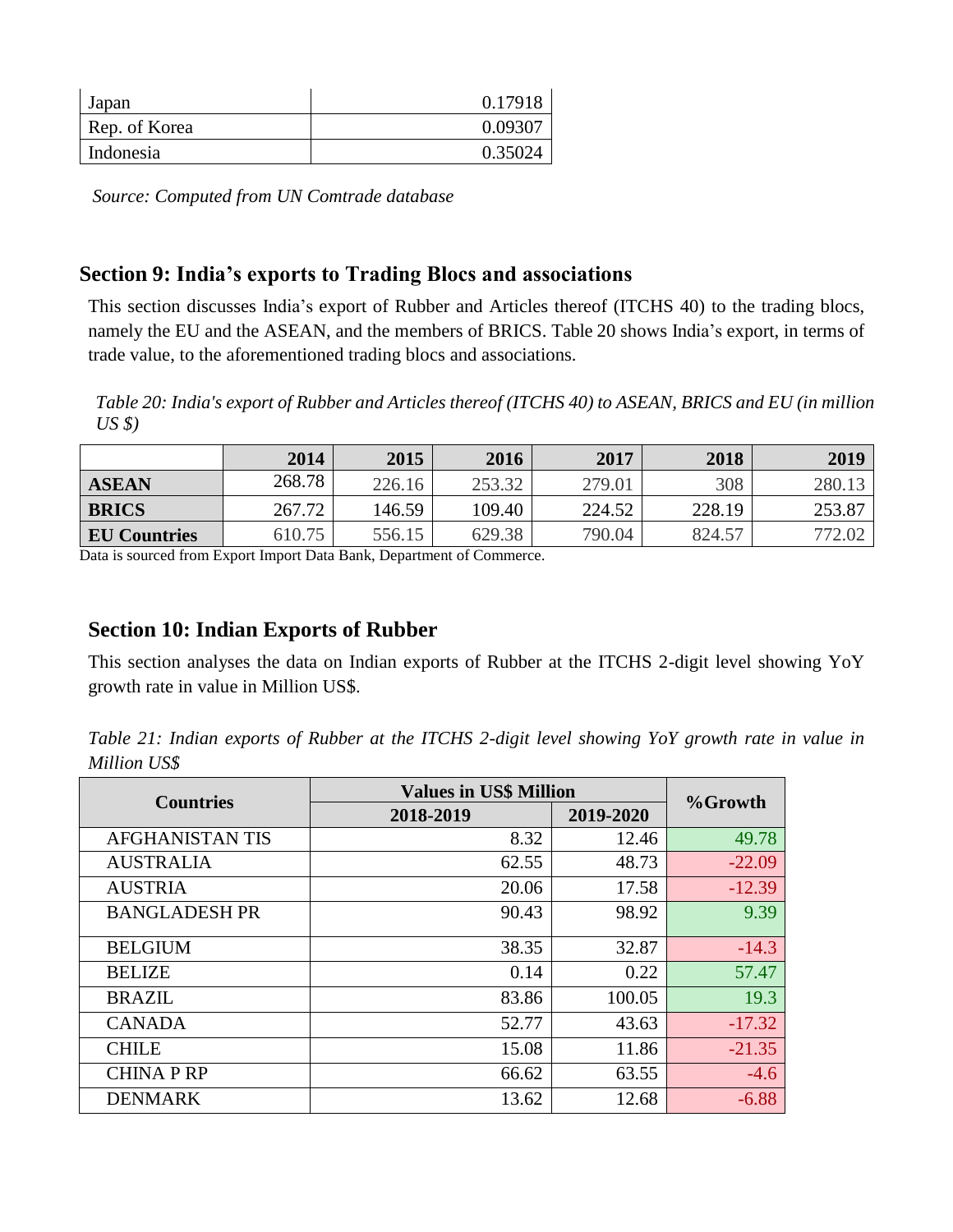| <b>FRANCE</b>     | 91.65  | 87.91            | $-4.08$  |
|-------------------|--------|------------------|----------|
| <b>GERMANY</b>    | 199.91 | 193.76           | $-3.08$  |
| <b>GUATEMALA</b>  | 7.02   | 8.78             | 25.11    |
| <b>GUINEA</b>     | 4.86   | 3.97             | $-18.27$ |
| <b>HONG KONG</b>  | 5.2    | 4.5              | $-13.5$  |
| <b>HUNGARY</b>    | 6.49   | 7.65             | 17.84    |
| <b>INDONESIA</b>  | 81.1   | 59.98            | $-26.04$ |
| <b>IRAN</b>       | 35.96  | 37.18            | 3.37     |
| <b>IRAQ</b>       | 11.23  | 20.28            | 80.54    |
| <b>IRELAND</b>    | 31.94  | 25.59            | $-19.87$ |
| <b>ISRAEL</b>     | 6.85   | 9.3              | 35.72    |
| <b>ITALY</b>      | 91.71  | 79.94            | $-12.83$ |
| <b>JAPAN</b>      | 24.87  | 25.24            | 1.5      |
| <b>KENYA</b>      | 27.65  | 27.04            | $-2.21$  |
| <b>KOREA RP</b>   | 16.97  | 12.69            | $-25.25$ |
| <b>KUWAIT</b>     | 11.68  | 10.7             | $-8.36$  |
| <b>LAO PD RP</b>  | 0.25   | 0.1              | $-58.93$ |
| <b>LATVIA</b>     | 17.65  | 15.75            | $-10.76$ |
| <b>LEBANON</b>    | 1.69   | 1.07             | $-36.75$ |
| <b>LESOTHO</b>    | 0.2    | 0.04             | $-78.16$ |
| <b>LIBERIA</b>    | 0.55   | 0.81             | 47.57    |
| <b>LIBYA</b>      | 0.9    | 1.37             | 52.07    |
| <b>LITHUANIA</b>  | 2.34   | 2.25             | $-3.97$  |
| <b>LUXEMBOURG</b> | 0.29   | 0.33             | 12.58    |
| <b>MACEDONIA</b>  | 0.35   | 0.28             | $-19.05$ |
| <b>MADAGASCAR</b> | 1.59   | 2.33             | 46.55    |
| <b>MALAWI</b>     | 1.68   | $\overline{3.3}$ | 96.01    |
| <b>MALAYSIA</b>   | 18.93  | 20.25            | 6.99     |
| <b>MALDIVES</b>   | 0.81   | 0.88             | 8.53     |
| <b>MALI</b>       | 4.18   | 6.34             | 51.84    |
| <b>MALTA</b>      | 0.47   | 0.44             | $-6.79$  |
| <b>MARTINIQUE</b> | 0.09   | 0.16             | 83.89    |
| <b>MAURITANIA</b> | 0.05   | 0.07             | 30.26    |
| <b>MAURITIUS</b>  | 2.3    | 2.19             | $-4.66$  |
| <b>MAYOTTE</b>    | 0.01   | $\theta$         | $-60.23$ |
| <b>MEXICO</b>     | 43.99  | 39.69            | $-9.78$  |
| <b>MOLDOVA</b>    | 0.08   | 0.19             | 147.89   |
| <b>MONGOLIA</b>   | 0.08   | 0.31             | 272.53   |
| <b>MONTENEGRO</b> | 0.22   | 0.2              | $-13.07$ |
| <b>MOROCCO</b>    | 4.34   | 3.95             | $-9.04$  |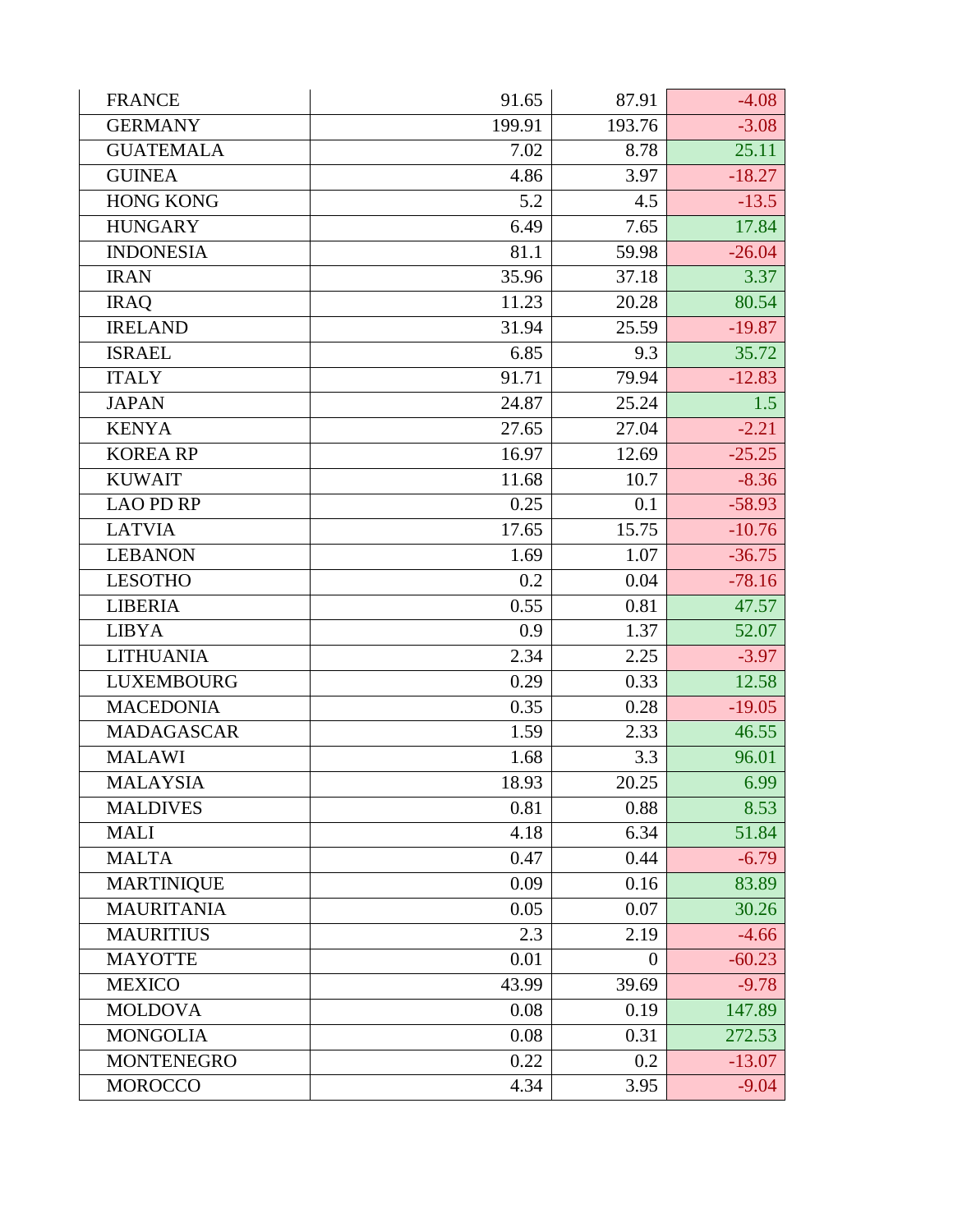| <b>MOZAMBIQUE</b>      | 5.36   | 7.29   | 35.86    |
|------------------------|--------|--------|----------|
| <b>MYANMAR</b>         | 7.93   | 7.64   | $-3.65$  |
| <b>NAMIBIA</b>         | 0.06   | 0.14   | 148.2    |
| <b>NEPAL</b>           | 86.81  | 91.78  | 5.72     |
| <b>NETHERLAND</b>      | 88.3   | 84.06  | $-4.81$  |
| NETHERLANDANTIL        | 0.01   | 0.04   | 568.97   |
| <b>NEW CALEDONIA</b>   | 0.46   | 0.11   | $-77.26$ |
| <b>NEW ZEALAND</b>     | 7.92   | 6.44   | $-18.69$ |
| <b>NICARAGUA</b>       | 2.28   | 2.24   | $-1.96$  |
| <b>NIGER</b>           | 0.18   | 0.25   | 43.78    |
| <b>NIGERIA</b>         | 22.49  | 28.2   | 25.38    |
| <b>NORWAY</b>          | 7.45   | 7.31   | $-1.84$  |
| <b>OMAN</b>            | 10.65  | 11.32  | 6.29     |
| PAKISTAN IR            | 36.59  | 8.01   | $-78.12$ |
| PANAMA REPUBLIC        | 5.45   | 3.61   | $-33.79$ |
| PAPUA N GNA            | 0.67   | 0.9    | 34.45    |
| <b>PARAGUAY</b>        | 1.24   | 0.94   | $-23.58$ |
| <b>PERU</b>            | 22.64  | 25.27  | 11.6     |
| <b>PHILIPPINES</b>     | 69.79  | 68.79  | $-1.43$  |
| <b>POLAND</b>          | 43.58  | 44.77  | 2.73     |
| <b>PORTUGAL</b>        | 26.95  | 24.25  | $-10.01$ |
| <b>PUERTO RICO</b>     | 1.22   | 1.5    | 22.93    |
| QATAR                  | 18.93  | 15.51  | $-18.09$ |
| <b>REUNION</b>         | 0.42   | 0.22   | $-48.75$ |
| <b>ROMANIA</b>         | 22.07  | 20.27  | $-8.16$  |
| <b>RUSSIA</b>          | 39.4   | 45     | 14.23    |
| <b>SAUDI ARAB</b>      | 46.6   | 62.99  | 35.16    |
| <b>SINGAPORE</b>       | 13.91  | 13.16  | $-5.36$  |
| <b>SPAIN</b>           | 50.61  | 47.92  | $-5.32$  |
| <b>SRI LANKA DSR</b>   | 42.15  | 42.98  | 1.97     |
| <b>SUDAN</b>           | 15.53  | 18.55  | 19.47    |
| <b>SWEDEN</b>          | 24.05  | 23.65  | $-1.68$  |
| <b>TANZANIA REP</b>    | 16.77  | 18.79  | 12.05    |
| <b>THAILAND</b>        | 85.11  | 78.17  | $-8.15$  |
| <b>TURKEY</b>          | 37.98  | 38.44  | 1.22     |
| <b>U ARAB EMTS</b>     | 109.95 | 127.82 | 16.25    |
| UK.                    | 116.17 | 101.32 | $-12.78$ |
| USA                    | 503.72 | 530.85 | 5.39     |
| <b>VIETNAM SOC REP</b> | 25.24  | 28.53  | 13.05    |

*Source: Export Import Data Bank, Department of Commerce*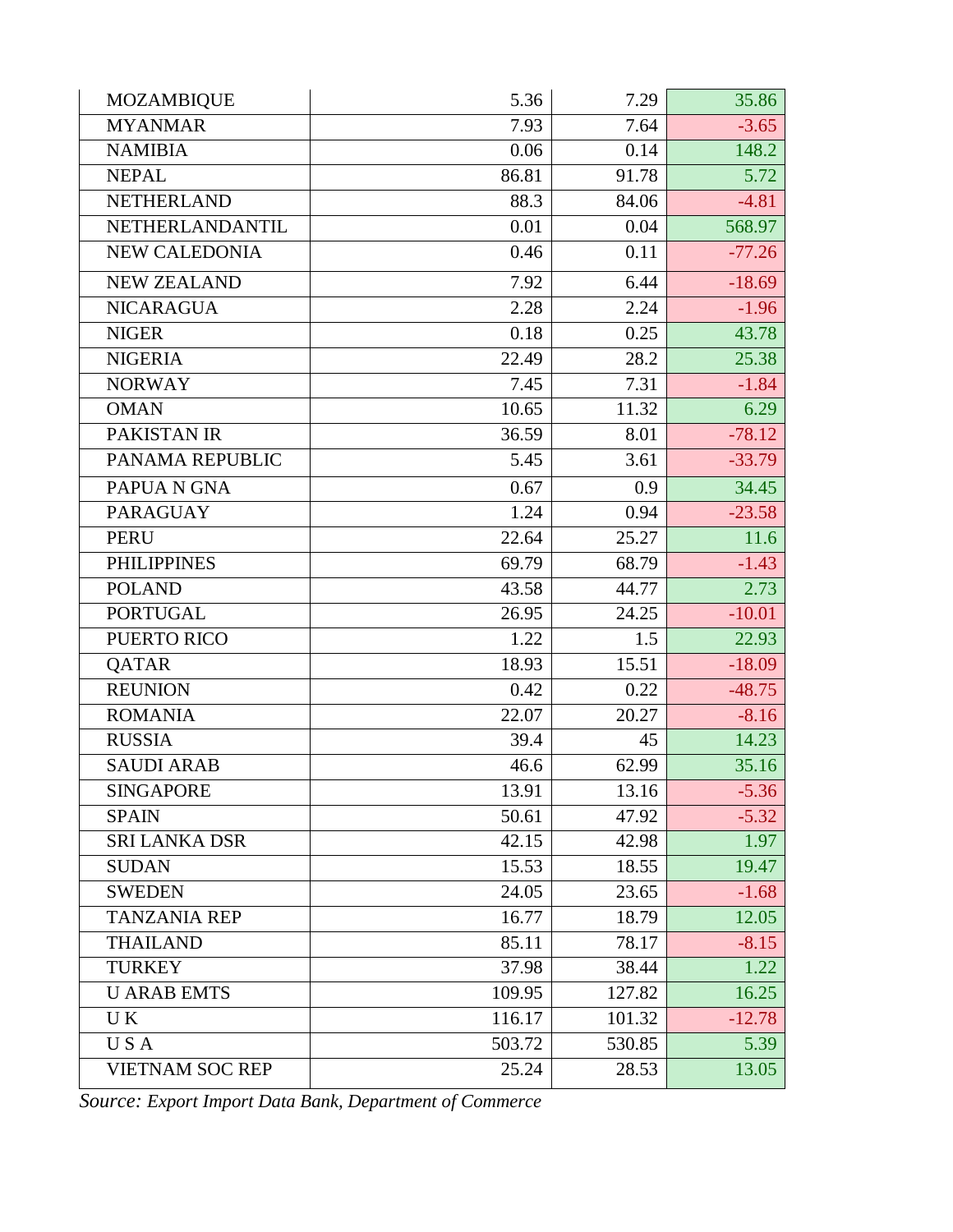### **Section 11: Unit values**

Demand for an item is inversely related to its own price and directly related to the prices of its substitutes. Considering that the exports from other countries can be a replacement for Indian exports of natural and synthetic rubber (ITCHS 4001 and ITCHS 4002), if the prices of these substitutes fall relative to the prices of Indian exports, then the demand for Indian exports will fall as well. The absolute values are given in Table 22. Among the top exporters of rubber, we find that for natural rubber, for Indian exports, the unit values started falling after 2017 which should increase demand for Indian natural rubber exports post 2017 .However, for China and Germany , natural rubber unit values are comparable or lower than Indian values, implying higher demand and competitive edge in exports of natural rubber.

*Table 22: Unit values of Natural rubber, balata, gutta-percha, guayule, chicle and similar gums; in primary forms or in plates, sheets or strip (ITCHS 4001) exports from top exporting countries (in US\$/kg)*

| <b>Countries</b> | 2015 | 2016 | 2017 | 2018 | 2019 |
|------------------|------|------|------|------|------|
| China            | 1.96 | 1.46 | 1.90 | 1.50 | 1.50 |
| Germany          | 1.64 | 1.46 | 2.04 | 1.77 | 1.65 |
| India            | 6.22 | 4.59 | 1.67 | 1.71 | 1.71 |
| Japan            | 2.89 | 4.25 | 3.43 | 2.74 | 3.20 |
| Thailand         | 1.38 | 1.27 | 1.64 | 1.31 | 1.33 |
| <b>USA</b>       | 3.29 | N/A  | 2.93 | N/A  | N/A  |

*Source: Computed from UN Comtrade database*

[Table 23](#page-22-0) shows the prices relative to Indian exports of natural rubber which help in understanding the substitution effect, if any. In 2015 and 2016, the prices of exports from other countries were less than that of India's. In 2017, each of the relative prices, except that of Thailand, have increased and it creates an advantage for Indian exporters to capture market shares of others. In 2018, China and Thailand export prices were cheaper than Indian export prices and in 2019, China, Germany and Thailand had cheaper export prices, rendering it difficult for India to enter and capitalize markets for exports of natural rubber.

<span id="page-22-0"></span>*Table 23: Unit values of Natural rubber, balata, gutta-percha, guayule, chicle and similar gums; in primary forms or in plates, sheets or strip (ITCHS 4001) exports from top exporting countries (in US\$/kg) relative to India*

| <b>Countries</b> | 2015 | 2016      | 2017 | 2018 | 2019 |
|------------------|------|-----------|------|------|------|
| China            | 0.31 | 0.32      | 1.14 | 0.88 | 0.88 |
| Germany          | 0.26 | 0.32      | 1.22 | 1.04 | 0.97 |
| India            | 1.00 | 1.00      | 1.00 | 1.00 | 1.00 |
| Japan            | 0.47 | 0.93      | 2.06 | 1.61 | 1.87 |
| Thailand         | 0.22 | 0.28      | 0.98 | 0.76 | 0.78 |
| USA              | 0.53 | $\rm N/A$ | 1.75 | N/A  | N/A  |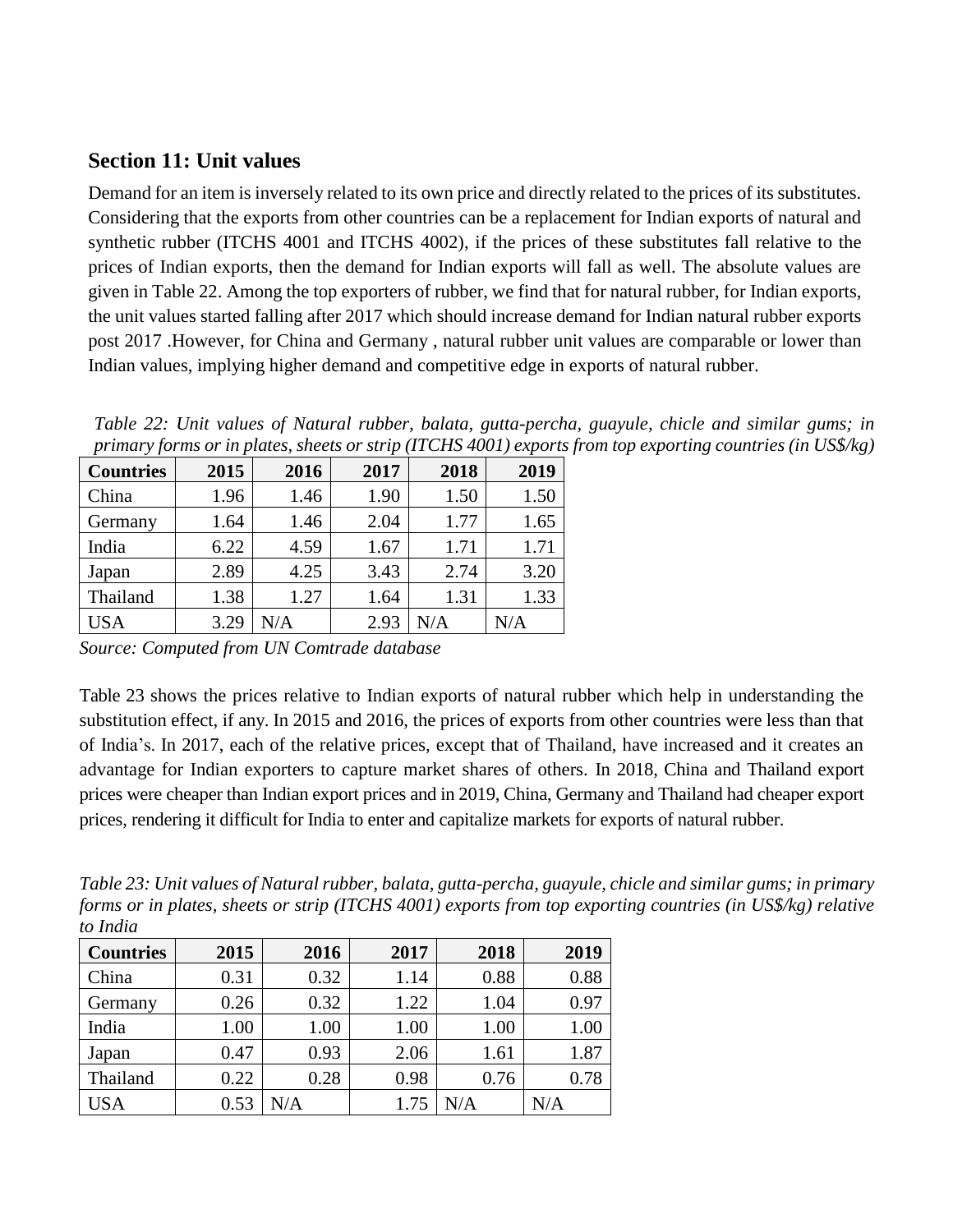[Tables 24](#page-22-0) and 25 shows the prices relative to Indian exports of synthetic rubber and the analysis is similar as for natural rubber in the preceding paragraphs. In 2019, Germany, Japan and Thailand had dearer export prices for synthetic rubber, providing an excellent opportunity for India to enter markets and capture market sizes competitively vis-à-vis other exporters of synthetic rubber. In general, the edge in recent years seems to have emerged for India more for synthetic rubber than for natural rubber w.r.t major exporters in terms of price competitiveness.

*Table 24: Unit values of Synthetic rubber and factice derived from oils, in primary forms or in plates, sheets or strip; mixtures of heading no. 4001 and 4002, in primary forms or in plates, sheets or strip (ITCHS 4002) exports from top exporting countries (in US\$/kg)* 

| <b>Countries</b> | 2015 | 2016      | 2017 | 2018 | 2019 |
|------------------|------|-----------|------|------|------|
| China            | 2.22 | 2.03      | 2.30 | N/A  | N/A  |
| Germany          | 1.62 | 1.54      | 1.92 | 2.02 | 1.80 |
| India            | 1.63 | 1.68      | 1.77 | 1.64 | 1.44 |
| Japan            | 2.70 | 2.57      | 2.86 | 3.06 | 2.90 |
| Thailand         | 1.40 | 1.38      | 1.81 | 1.51 | 2.10 |
| USA              | 2.38 | $\rm N/A$ | N/A  | N/A  | N/A  |

*Table 25: Unit values of Synthetic rubber and factice derived from oils, in primary forms or in plates, sheets or strip; mixtures of heading no. 4001 and 4002, in primary forms or in plates, sheets or strip (ITCHS 4002) exports from top exporting countries (in US\$/kg) relative to India*

| <b>Countries</b> | 2015 | 2016      | 2017 | 2018 | 2019 |
|------------------|------|-----------|------|------|------|
| China            | 1.36 | 1.21      | 1.30 | N/A  | N/A  |
| Germany          | 0.99 | 0.92      | 1.08 | 1.23 | 1.25 |
| India            | 1.00 | 1.00      | 1.00 | 1.00 | 1.00 |
| Japan            | 1.65 | 1.53      | 1.62 | 1.86 | 2.01 |
| Thailand         | 0.86 | 0.82      | 1.02 | 0.92 | 1.46 |
| <b>USA</b>       | 1.46 | $\rm N/A$ | N/A  | N/A  | N/A  |

### **Section 12: Summary**

India is currently the sixth largest producer of NR in the world with one of the highest productivity (694,000 tonnes in 2017-18). Out of the total production capacity in India, around 75% is tapped.

India remains the 20<sup>th</sup> largest exporter of rubber in the world, from 2015-19. In terms of imports of rubber, it ranks 16th. USA, Germany, UAE, UK and Bangladesh are the countries which constituted the largest markets for India's rubber exports from 2015-2019 with export-value shares of 15%, 6%, 4%, 4% and 3% respectively. Indonesia, Thailand, China, South Korea and Japan are the countries from which India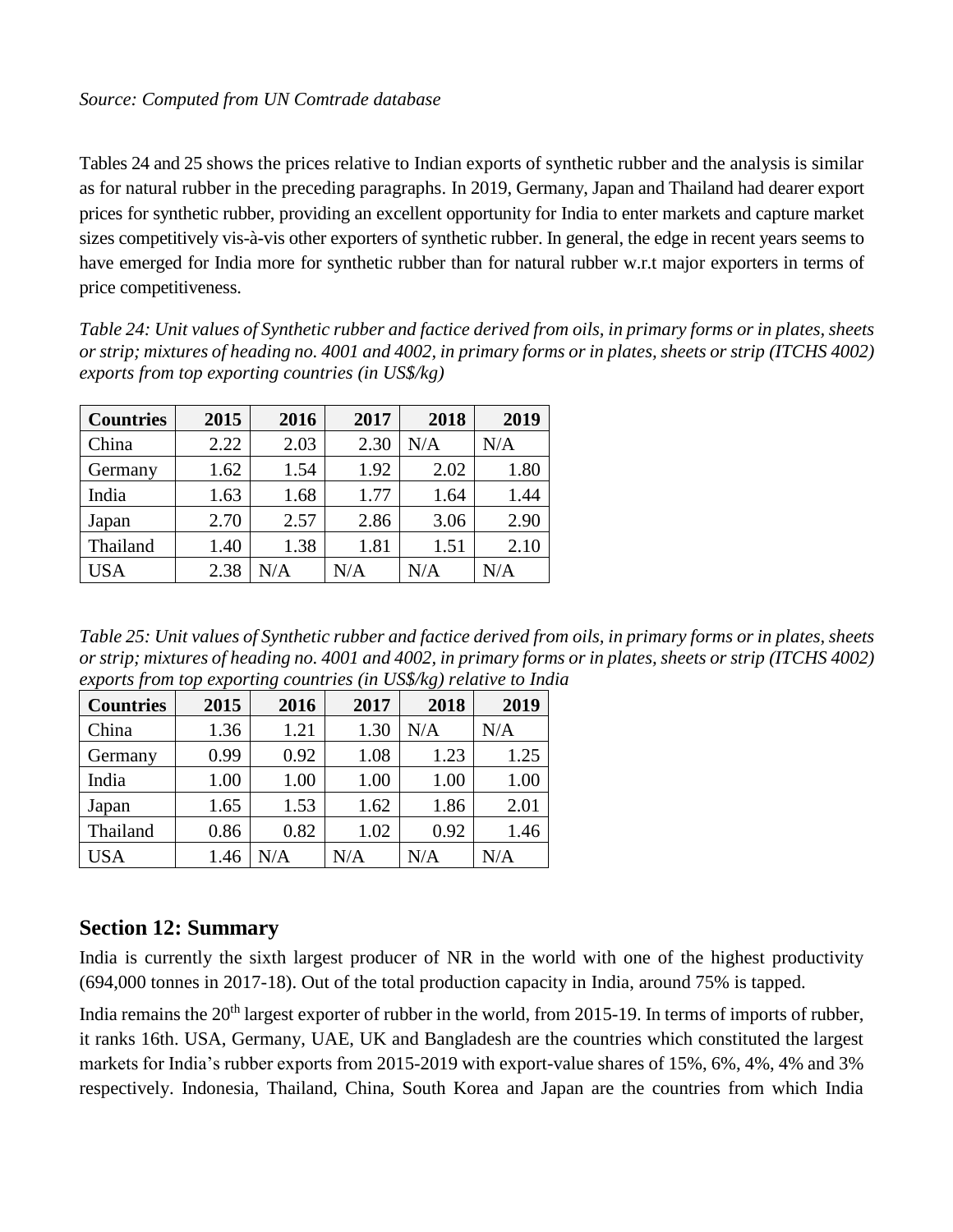imported rubber, in descending order of magnitude of import-values (US\$), from 2015-2019 with importvalue shares of 12%, 10%, 10%, 10% and 8% approx. respectively. Thus, Indian rubber imports of value around 50% were sourced from these five countries from 2015 to 2019.The market indicators for India in terms of rubber trade can be improved with respect to other major importers. The low values of Export Trade Intensity with respect to China, Japan and South Korea is a testimony to this. Lower values of the Competitiveness index between India and the major importing countries, particularly China and Mexico are also a testament to the untapped possibility of Indian exports of rubber and its articles. Unit values analysis of natural and synthetic rubber also point out that in recent years, though price competitiveness has improved for Indian synthetic rubber exports, the same cannot be ascertained for natural rubber, wearing out the possibility of capturing markets for Indian exports for the latter by outcompeting other major export players. Therefore, it is recommended that appropriate policies should be taken in order to expand exports to new markets, increase the stability of exports, and meet international standards of highvalue markets.

\*\*\*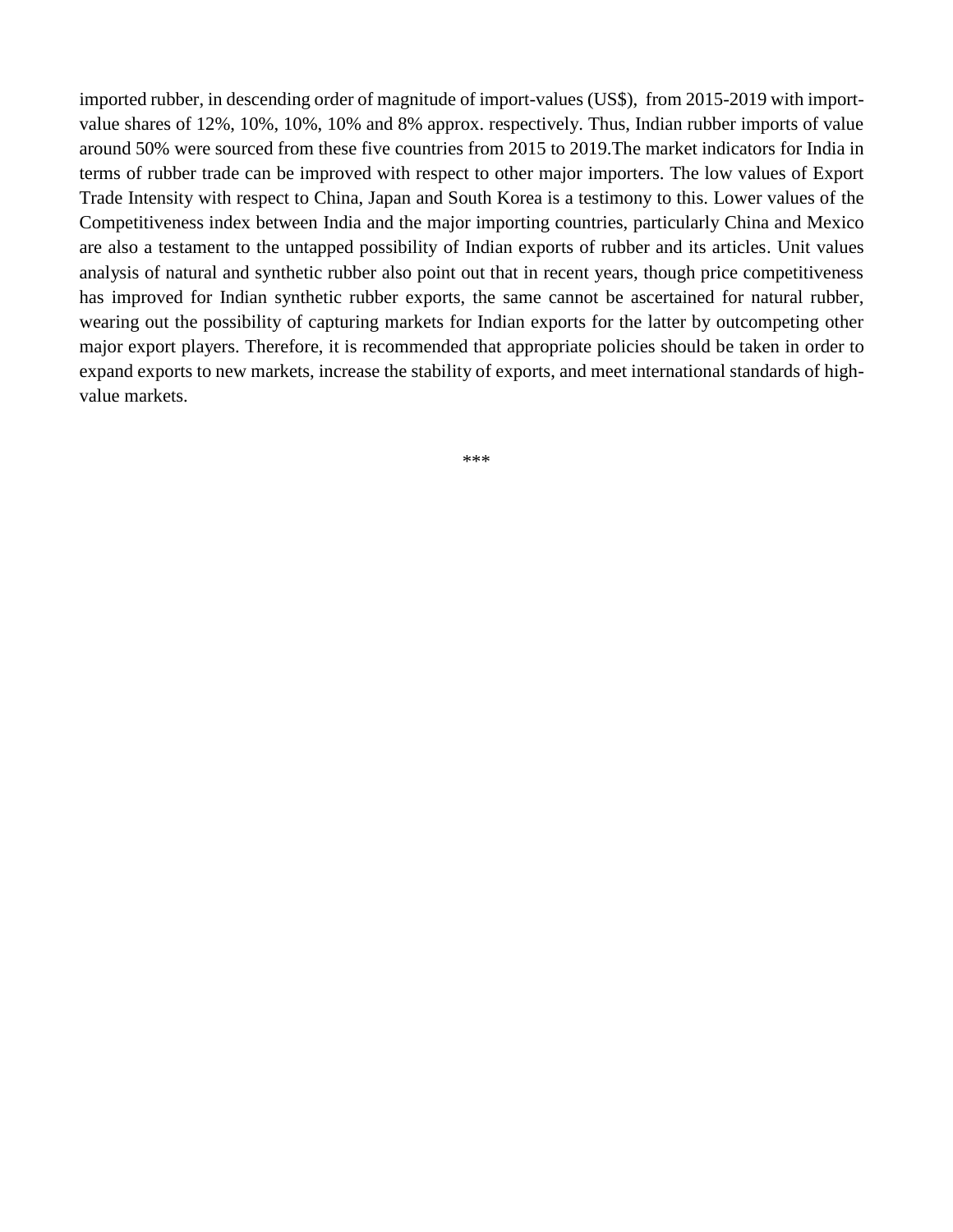# **Appendix A**

Countries requiring market-specific export-promotion policies. This list of destination countries for India with respect to export of rubber items (at the 6-digit ITC- HS level)is based on the UN Comtrade data for year 2019.

| <b>ARGENTINA</b>      | <b>MALAYSIA</b>        |
|-----------------------|------------------------|
| <b>AUSTRALIA</b>      | <b>MEXICO</b>          |
| <b>AUSTRIA</b>        | <b>NETHERLAND</b>      |
| <b>BAHARAIN IS</b>    | <b>OMAN</b>            |
| <b>BELGIUM</b>        | <b>POLAND</b>          |
| <b>BRAZIL</b>         | <b>PORTUGAL</b>        |
| <b>BULGARIA</b>       | <b>ROMANIA</b>         |
| <b>CANADA</b>         | <b>RUSSIA</b>          |
| <b>CHINA P RP</b>     | <b>SERBIA</b>          |
| <b>CZECH REPUBLIC</b> | <b>SINGAPORE</b>       |
| <b>DENMARK</b>        | <b>SLOVAK REP</b>      |
| <b>FRANCE</b>         | <b>SLOVENIA</b>        |
| <b>GERMANY</b>        | <b>SOUTH AFRICA</b>    |
| <b>HUNGARY</b>        | <b>SPAIN</b>           |
| <b>INDONESIA</b>      | <b>SWEDEN</b>          |
| <b>ISRAEL</b>         | <b>THAILAND</b>        |
| <b>ITALY</b>          | <b>TURKEY</b>          |
| <b>KOREA RP</b>       | UK                     |
| <b>LITHUANIA</b>      | <b>USA</b>             |
| <b>UKRAINE</b>        | <b>VIETNAM SOC REP</b> |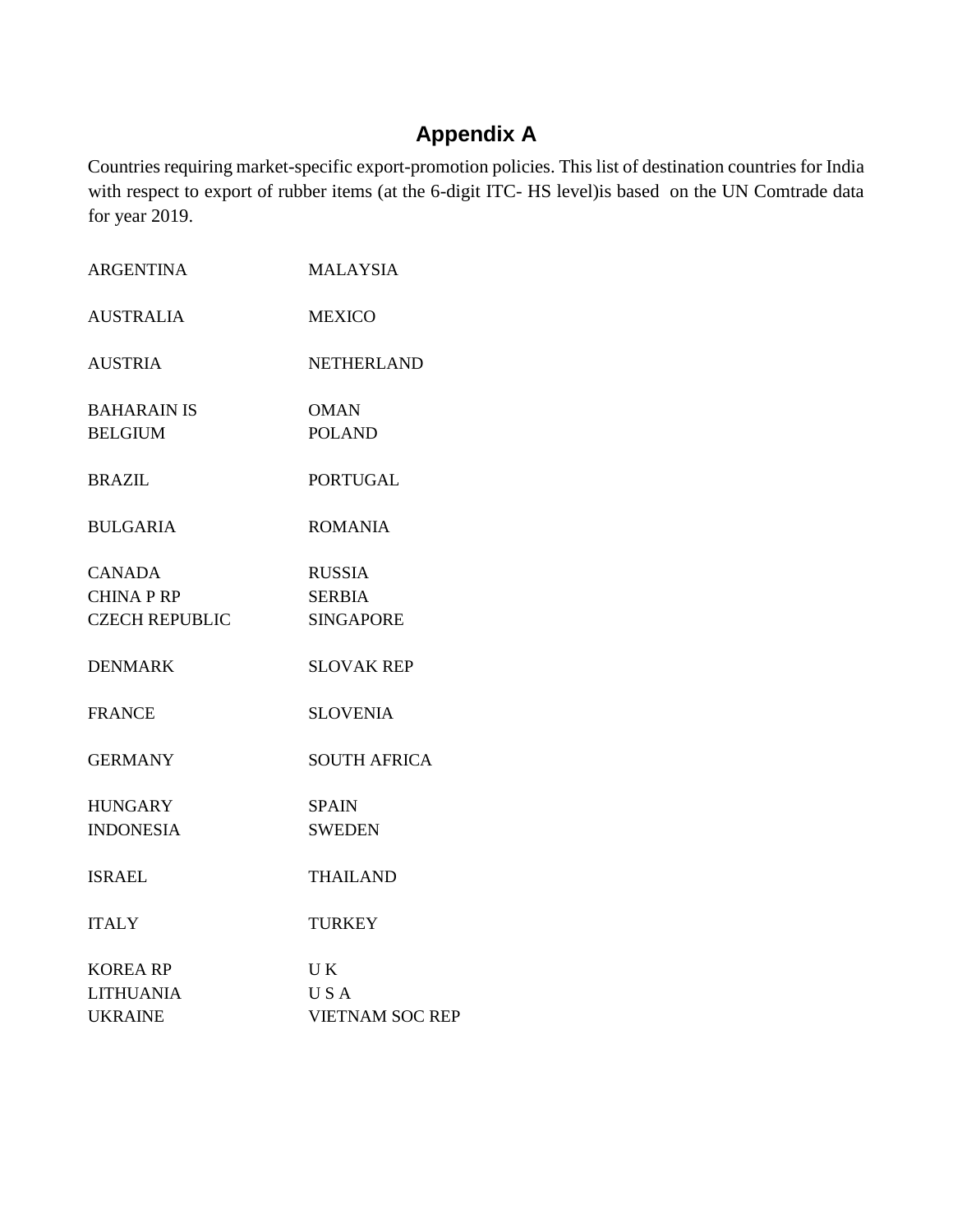## **Appendix B**

1. Revealed Comparative Advantage Index (RCA): RCA for a commodity exported from acountry means the importance of this commodity in the export trade of the country in comparison with the importance of the commodity in world exports. Mathematically,

 $RCAij = (xij/Xit)/(xwi/Xwt)$ where  $xij =$  country i's exports of commodity j  $Xit = country$  i's total exports xwj= world exports of commodity j Xwt= total world exports. When  $RCAij > 1$ , i.e. when j's weight in i's exports (xij/Xit) is more than j's weight in world exports (xwj/Xwt), country i is said to have a revealed comparative advantage in commodity j. There is a revealed comparative disadvantage if  $RCAij < 1$ . When  $RCAij = 1$ , there is neither comparative

advantage or disadvantage.

By studying the RCA for a commodity exported from a country over time, it can be seen whether the country in question is gaining in comparative advantage regarding a particular commodity. If RCA is falling, the reasons require investigation. (xij/Xit) may have risen less or fallen more than proportionately than (xwj/Xwt).

2. One way of checking the reasons for a fall in RCA for a particular commodity is seeing which markets are responsible for this fall. This can be seen from another, slightly different, indicatorcalled Export Specialization Index (ESI).

 $ESI = (xij/Xit)/(mkj/Mkt)$ , where

 $mki =$  import of commodity j to market k

Mkt= world imports of commodity k.

(mkj/Mkt) gives the weight of j in market k. So, if RCAij is seen to fall, then it can be found out for which markets ESI has fallen. Special attention may then be given to those markets regarding the commodity in question.

3. Like RCA, the revealed comparative import intensity (RCII) can also be measured.

 $RCII = (mij/Mit)/(mwj/Mwt)$ 

where  $mij =$  country i's imports of commodity j

 $Mit = country$  i's total imports

mwj= world imports of commodity j

Mwt= total world imports.

This gives an idea whether the proportion of imports of any commodity is more than expected, in terms of the share of that commodity in world imports.

4. Bilateral trade between countries is an important area of trade policy in that bilateral trade agreements are signed to increase trade. However, some points require to be examined before entering into these agreements. Firstly, it is necessary to see whether there is trade complementarity between the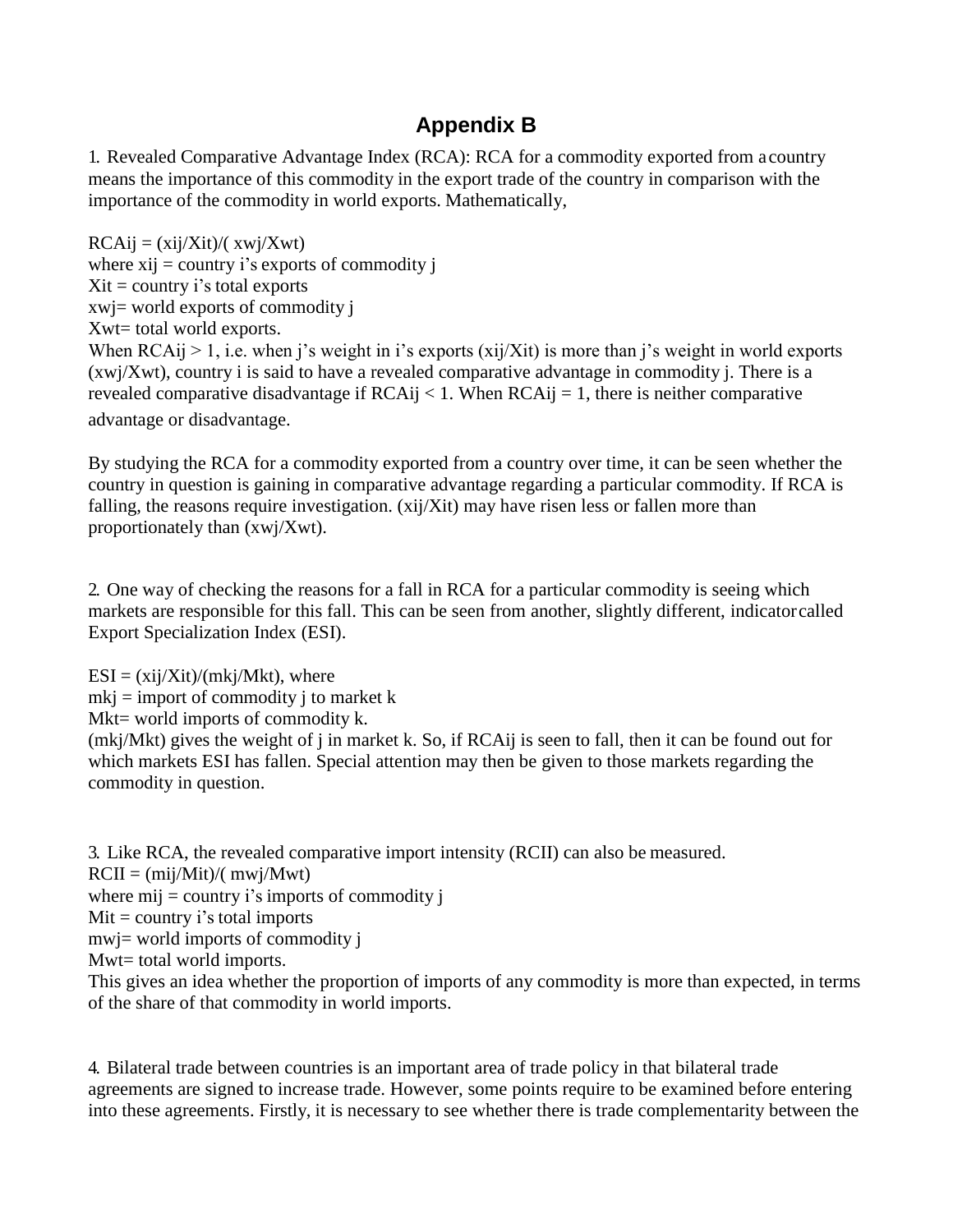two countries. That is, whether the exports of one country match with the imports of the other, and vice versa. Naturally, when trade complementarity is high between two countries, it is beneficial to enter into a trade agreement. If a partner country does not import what India generally exports, there is little point in entering into a trade agreement with that country. The Trade Complementarity Index (TCI) is given as follows:

TCI =  $1 - \sum$  ( | mik - xij | /2), where mik= share of commodity i in the imports of market k  $xij = share of commodity i in the exports of country i.$ 

It is evident that TCI can have values between 0 and 1. When these shares, are mik and xij are close to each other, (i.e. when trade complementarity increases) TCI is close to 1. As their difference increases, TCI falls.

TCIW = TCI between a country and the World.

RTCI (Relative Trade Complementarity Index) between country  $k$  and country  $j = (TCI)$  between country k and country j) / (TCI between country k and the world)

RTCI gives a measure of the complementarity between two countries as compared to the complementarity between the first country and the world.

5. But another fact may be checked while proceeding to enter into a trade agreement. The trade between the two countries may already be quite high. This can be measured by the Export Intensity Index (EII).

 $TII = \frac{\dot{x}}{\dot{x}} / \dot{X}t / (\dot{x}w)/\dot{X}wt$ where  $xij =$  country i's exports to country j  $Xit = country i's exports to the world$  $xwi = world$  exports to country j  $Xwt = total$  world exports.

This essentially measures the relative importance of country j in country I's export trade, in comparison with country j's importance as world export destination. EII  $<$  1 or  $>$ 1 implies less than or more than expected bilateral trade, respectively. If EII is already high, there is little scope of further increasing bilateral trade between i and j. But if is low, and if TCI is high, bilateral trade can very well be increased through trade agreements.

6. Arelated indicator is the Export Similarity Index (XSI), which helps us identify a country's competitors.

 $XSI = \sum \int min(Xij, Xik)*100$ 

where Xij= share of commodity i in exports of country j

 $Xik = share of commodity i in exports of country k$ 

XSI can vary between 0 and 100. It will be seen that when  $X_{ij}=X_{ik}$  for all i's,  $X_{i}=100$ , which means complete export similarity between countries j and k. As Xij and Xik start to differ, XSI falls. Countries exporting the same commodities are competitors in the world market, and export strategies, taking in to account such competition, have to be designed accordingly.

7. It is necessary to know whether the exports of a country are concentrated in a few products. Ahigh